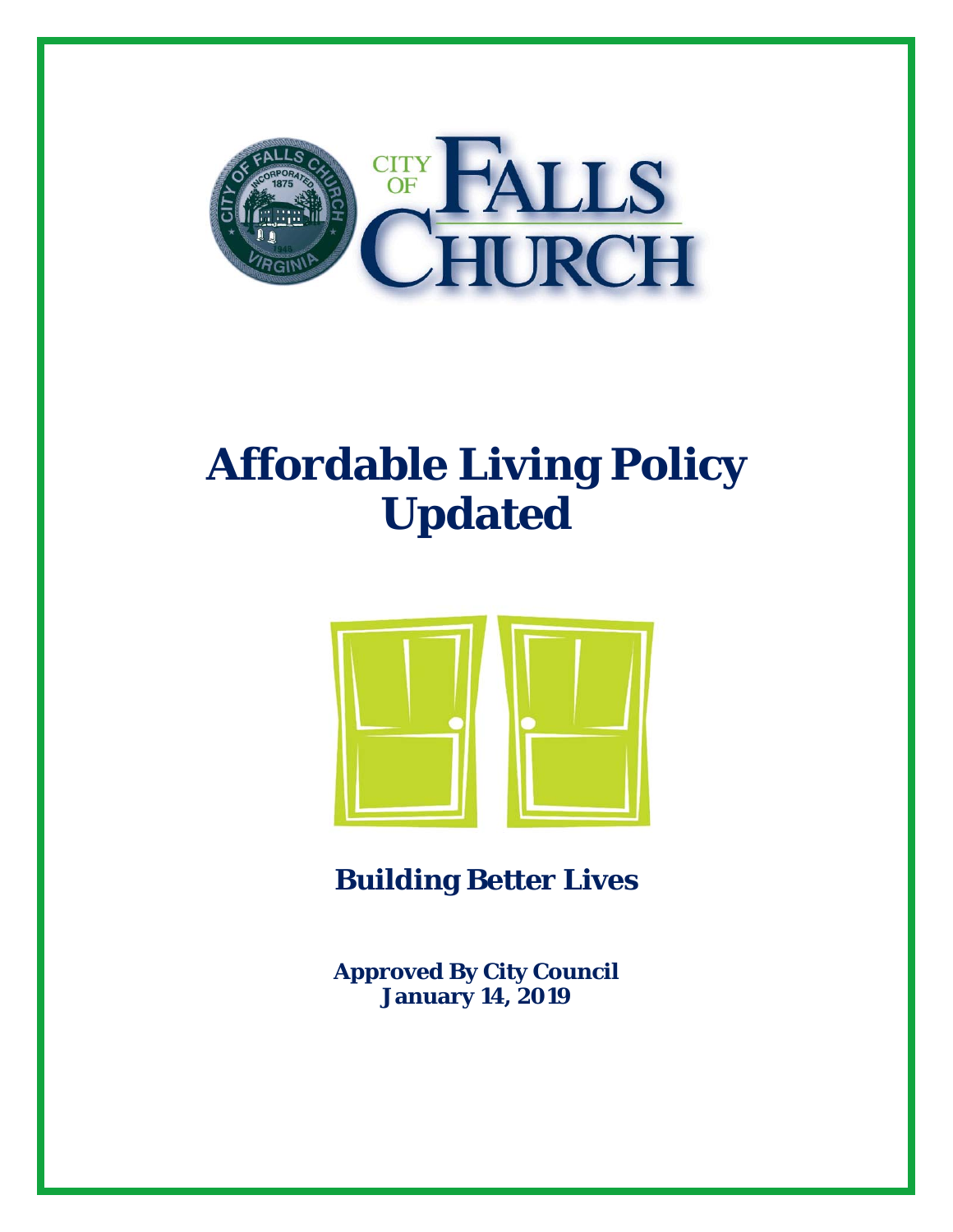# **CITY OF FALLS CHURCH 300 Park Avenue, Falls Church, Virginia 22046**

### *CITY COUNCIL*

David Snyder Dan Sze

David Tarter, **Mayor** Marybeth Connelly, **Vice Mayor** Phil Duncan Letty Hardi Ross Litkenhous

*CITY MANAGER* 

Wyatt Shields

### *AFFORDABLE LIVING POLICY UPDATE WORKGROUP*

Craig Cheney, **Co-Chair** Tori McKinney, **Co-Chair**  Ayan Addou Stephen Erick Brenda Heffernan Marion Jones Joshua Shokoor Shelly Skomra Eileen Williams John Williams Bob Young Marybeth Connelly – City Council Liaison

Ross Litkenhous - Alternate City Council Liaison

### *DEPARTMENT OF HUMAN SERVICES*

Nancy Vincent, **Director** 

#### **HOUSING AND HUMAN SERVICES UNIT**

Leslyn Barrow Dana Lewis

Alex McMillen Susan Richter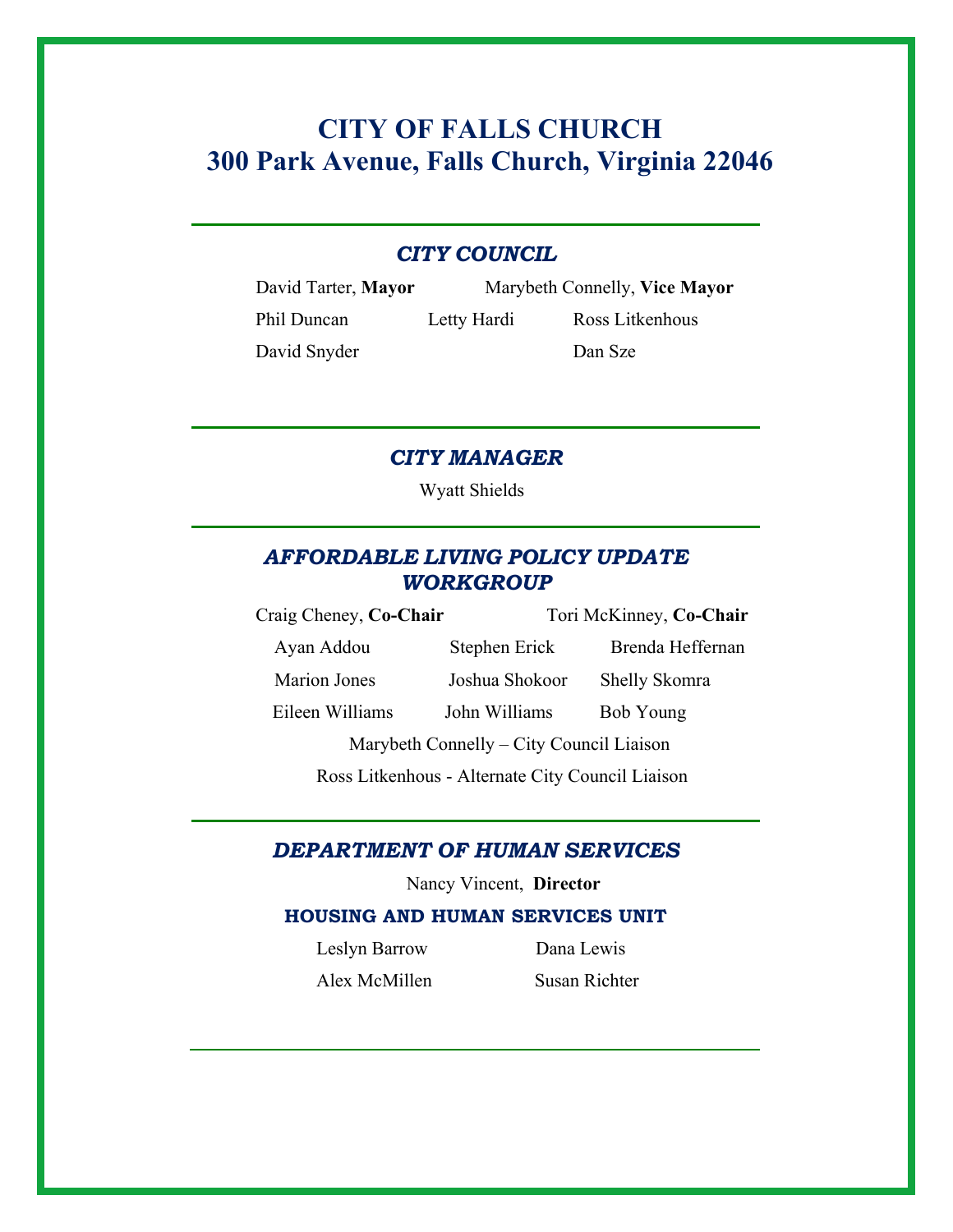# **Affordable Living Policy Workgroup Member Biographies**

| <b>Ayan Addou</b>                                  | Ms. Addou is a Northern Virginia Strategic Housing Officer with the Virginia Housing<br>Development Authority's Community Outreach Division. Based in Falls Church, Ayan<br>works with VHDA's partners throughout the Northern Virginia geographic area to<br>provide technical assistance for grant opportunities and other VHDA resources that may<br>support local initiatives.                                                                                 |
|----------------------------------------------------|--------------------------------------------------------------------------------------------------------------------------------------------------------------------------------------------------------------------------------------------------------------------------------------------------------------------------------------------------------------------------------------------------------------------------------------------------------------------|
| <b>Craig Cheney, Co-Chair</b>                      | Mr. Cheney is former Chair and current member of the City of Falls Church Human<br>Services Advisory Board. He is also the past Chair and member of the Falls Church<br>City School Board. He is a resident of the City of Falls Church.                                                                                                                                                                                                                           |
| <b>Marybeth Connelly</b>                           | Ms. Connelly is a City Council member and Vice-Mayor.                                                                                                                                                                                                                                                                                                                                                                                                              |
| <b>Stephen Erick</b>                               | Mr. Erick is a teacher at Mary Ellen Henderson Middle School.                                                                                                                                                                                                                                                                                                                                                                                                      |
| <b>Brenda Heffernan</b>                            | Ms. Heffernan is the Chair of the City of Falls Church Housing Commission. She has<br>been a resident of the City of Falls Church since 2007.                                                                                                                                                                                                                                                                                                                      |
| <b>Lindy Hockenberry</b>                           | Ms. Hockenberry serves on the City of Falls Church Planning Commission. She was<br>formerly Vice Mayor and member of the Falls Church City Council. She retired from<br>the Falls Church school system. She is a resident of the City of Falls Church.                                                                                                                                                                                                             |
| <b>Marion Jones</b>                                | Ms. Jones has been a longtime advocate of both elderly and affordable housing in the<br>City of Falls Church. She has lived in the City for twenty years and has worked to help<br>maintain housing, and specifically rental, affordability for some of the City's most<br>vulnerable populations.                                                                                                                                                                 |
| <b>Ross Litkenhous</b>                             | Mr. Litkenhous is a City Council Member.                                                                                                                                                                                                                                                                                                                                                                                                                           |
| <b>Tori McKinney, Co-Chair</b>                     | Ms. McKinney is a past member of the City of Falls Church Housing Commission. She<br>also volunteers with the Falls Church City schools and is a Realtor with Keller<br>Williams. She is a resident of the City of Falls Church.                                                                                                                                                                                                                                   |
| <b>Joshua Shokoor</b>                              | Mr. Shokoor is an experienced small business leader, organizational efficiency expert<br>and affordable housing advocate. He currently works as a full-time Data and<br>Communications Analyst for non-profit FCHC a Virginia Community Development<br>Corporation. He is also a member of the Housing Commission.                                                                                                                                                 |
| <b>Shelly Skomra</b>                               | Ms. Skomra is a teacher at Thomas Jefferson Elementary School.                                                                                                                                                                                                                                                                                                                                                                                                     |
| <b>Eileen Williams and John</b><br><b>Williams</b> | Mr. and Mrs. Williams are the parents of an adult with intellectual disabilities who grew<br>up and resides in the City of Falls Church. They lead a support group for City of Falls<br>Church parents of children with special needs.                                                                                                                                                                                                                             |
| <b>Bob Young</b>                                   | Mr. Young is Vice-Chair of the Economic Development Authority and a member of the<br>selection Committee for the West Falls Church Economic Development Project. He is<br>the owner of nine Teacher Workforce Units in the City and the founding president of<br>the Falls Church Education Foundation. He has also served on numerous task forces in<br>the city such as Streetscape and Storm Water Management. He is a resident of the City<br>of Falls Church. |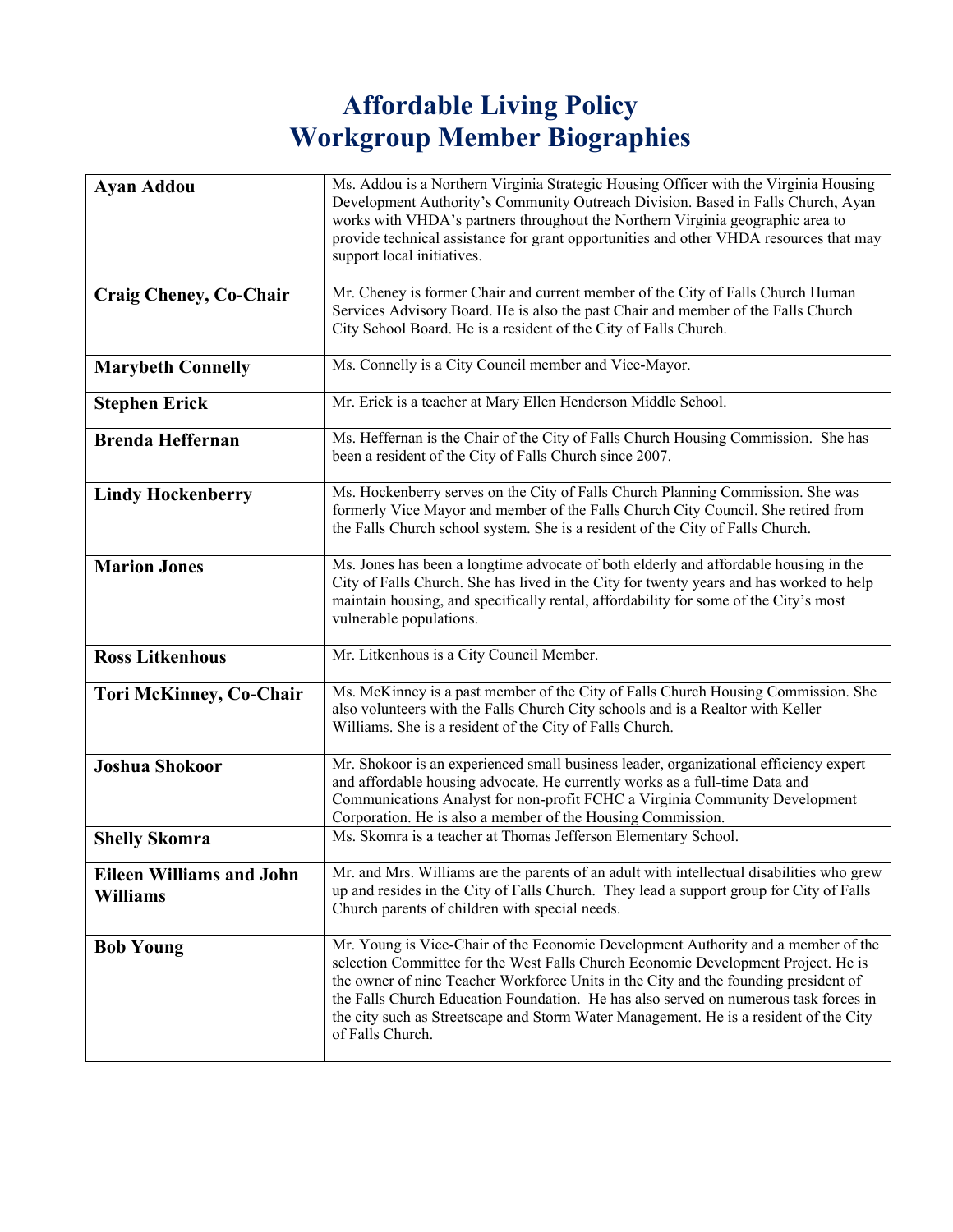# **TABLE OF CONTENTS**

# **APPENDICES**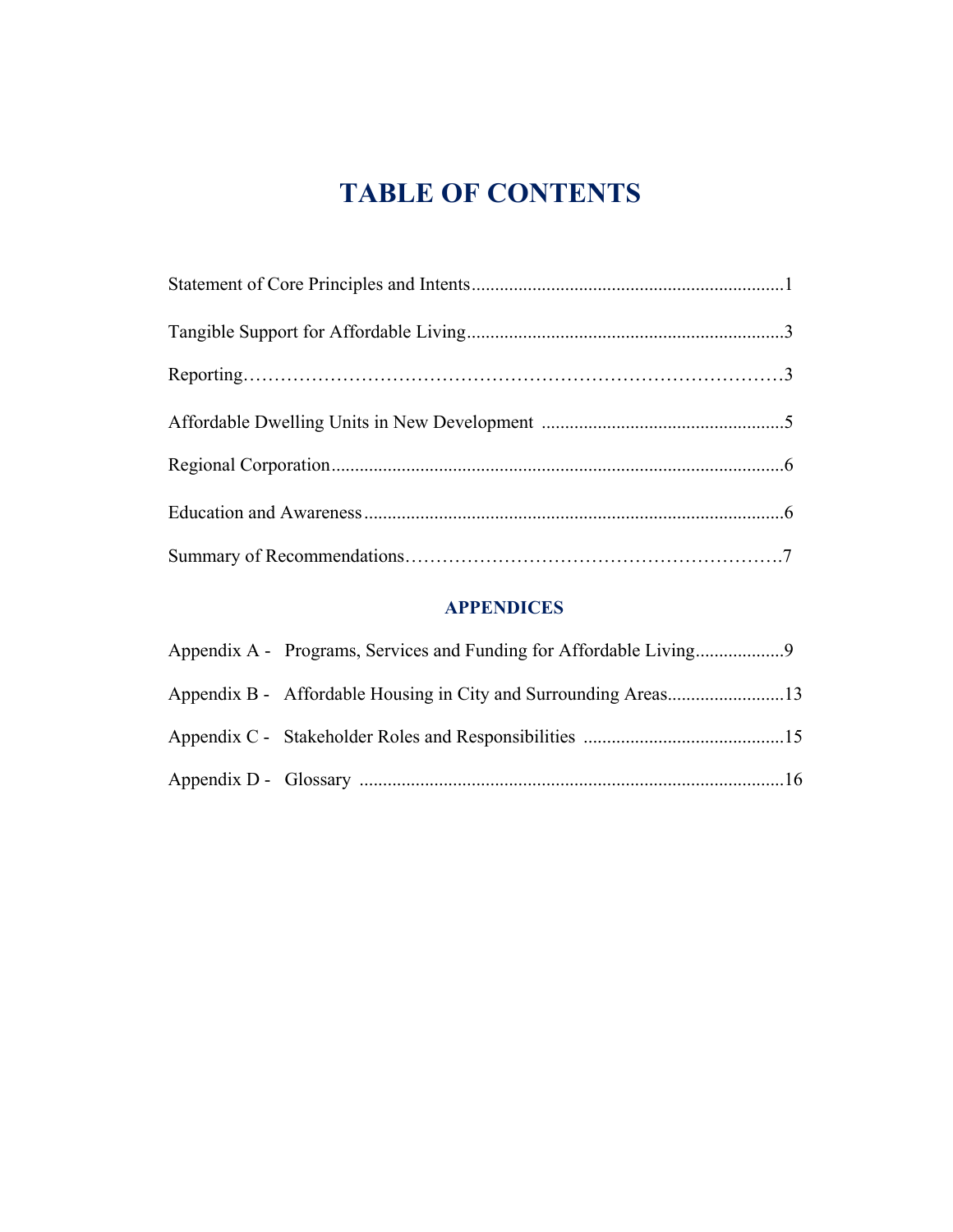# **Affordable Living Policy Update 2018**

### **Statement of Core Principles and Intents**

This update to the 2013 City of Falls Church Affordable Housing Policy (now called the Affordable Living Policy) outlines the City's strategy to address the diverse housing needs of its current and future populations by encouraging and actively supporting a mix of housing types and price levels. The preservation and creation of affordable housing as a key component of

affordable living is integral to the principles espoused in the City's overall Comprehensive Plan and in line with the core values of *Inclusiveness and Social Sustainability* which call for a "*diverse housing stock for all income levels.*"

The *Affordable Housing Policy* was renamed the *Affordable Living Policy* in order to reflect the reality that housing is interconnected with other areas of life. Housing affects transportation, education, health outcomes, economic development, and the environment. In Falls Church, there is a gap between what many households can afford and available rental and ownership homes. These households include recent graduates, government workers, health care workers, service providers, and more. Additionally, stable

*The U.S. Department of Housing and Urban Development (HUD) Area Median Income (AMI) is the midpoint of a region's (the Washington D.C. Metro area) income distribution – half of families in a region earn more than the median and half earn less than the median. Falls Church and other localities use these incomes to assess housing affordability for housing programs.*

*For example, to participate in the City's Affordable Dwelling Unit (ADU) Rental Program, a two-person household would need an annual income between 50% to 80% of AMI which currently translates to a minimum of \$46,880 and a maximum of \$75,008 to afford a 2-bedroom ADU apartment rent of \$1,324.* 

*Further explanation of the HUD AMI limits and definitions can be found in Appendix D or at: https://www.huduser.gov/portal/datasets/il/il2018/2 018summary.odn.* 

housing can influence education outcomes. Workers in the City are moving to far out suburbs negatively affecting commute times, the environment, transportation infrastructure, and quality of life. Housing plays a role in where businesses decide to locate and a lack of affordable housing can put a jurisdiction at a competitive disadvantage. Commercial development can broaden the tax base and reduce the burden on individual homeowners.

The intent of this Affordable Living Policy is to outline policies that will integrate affordable living options into both existing residential neighborhoods as well as new mixed development designed for residential and commercial use. The Policy seeks to provide an adequate stock of affordable living options in proximity to employment, schools, transportation, and community centers. A central tenet of this policy is to establish and monitor long-term targets for the preservation and expansion of affordable living solutions. Ensuring that there are affordable homes for rent and for sale ensures the inclusiveness and sustainability of Falls Church.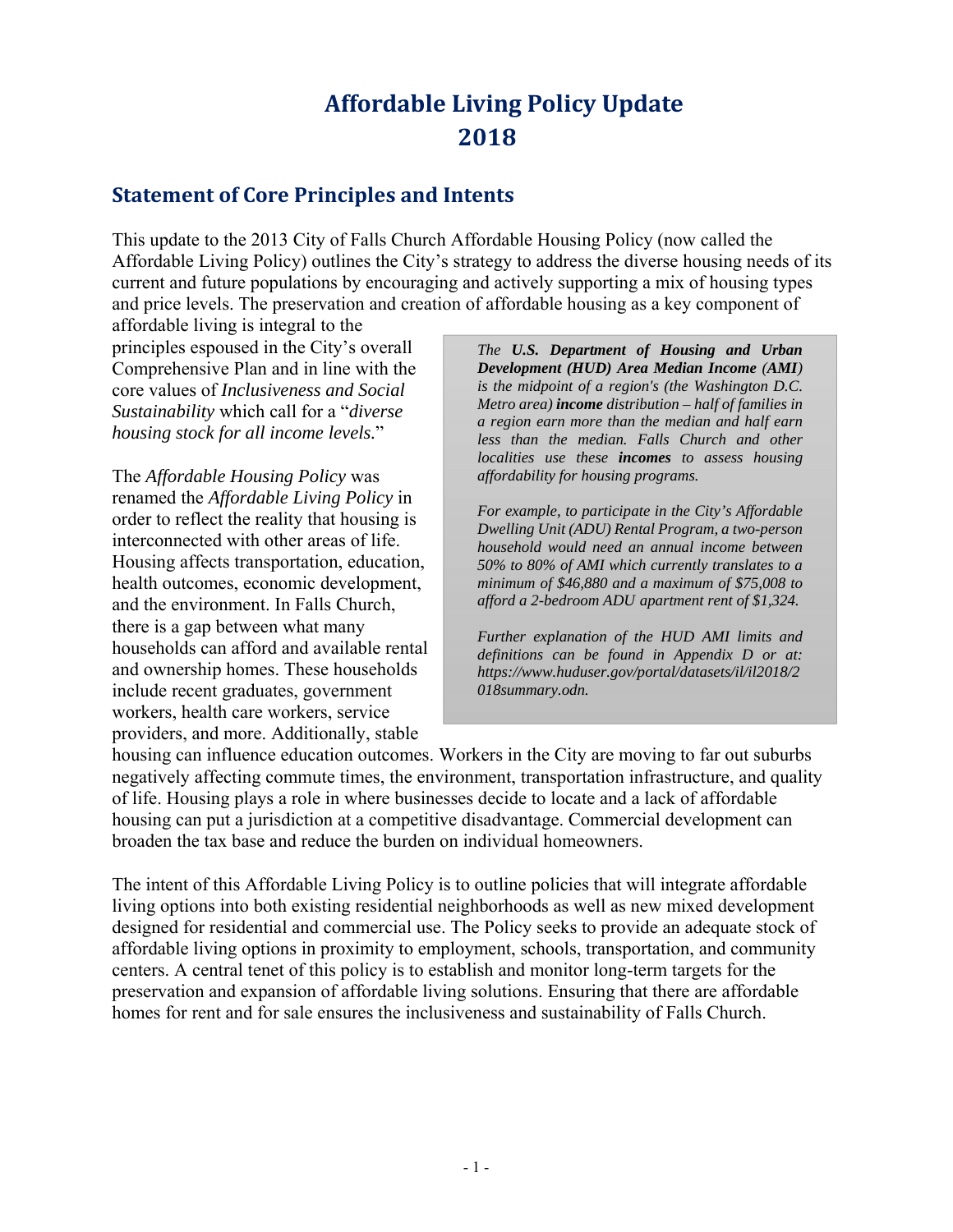Housing is considered to be affordable when the household pays no more than thirty percent (30%) of gross income for all housing costs including utilities. Target income groups for affordable living are up to eighty percent (80%) of Area Median Income. Target income groups for affordable workforce living are up to one hundred twenty (120%) of Area Median Income.

The provision of affordable living options is not an entitlement, but a partnership effort, based on the coordination and participation of several key stakeholders including: the City government; private sector developers; public institutions at

#### *Vision Statement Adopted by City Council on April 10, 2017*

*In the year 2040, the City of Falls Church is a welcoming and inclusive community – a special place in the heart of Northern Virginia. Involved citizens are key to the City's long-term success as a leader in education, environmental sustainability, multi-modal transportation, and vibrant economic development. By investing in neighborhoods, community services and facilities, schools, and parks the City preserves small-town character and history while honoring a deep commitment to progress and a growing community. The continual rejuvenation of robust commercial areas supports the City's high quality of life for all citizens.* 

the federal, state, and local levels; non-profit organizations; City businesses; and recipients.

Two priorities have been identified for the Affordable Living Policy. The first priority is to preserve the current stock of committed affordable living options (housing kept affordable through regulation) and to the extent possible, preserve the current stock of market rate affordable living options (housing which is affordable due to market forces) within the City. Of note is that over the past five years the City has experienced a net loss of 183 affordable housing units.

The second priority is to create additional affordable living solutions. This may be accomplished through changes in zoning regulations, provision of tax incentives and/or subsidies, partnerships with non-profit organizations, and partnerships with private for-profit and non-profit housing developers for the provision of Affordable Dwelling Units. As time and funds permit, the City will restart the First Time Homebuyer Program to provide assistance in the form of down payment and closing cost loans to persons who either live or work in the City and meet eligibility criteria, using the proceeds of the Affordable Housing Fund.

While maximizing opportunities for affordable living options, every attempt will be made to create and preserve affordable living options for people in need including low-income households, seniors, people with disabilities or special needs, and the homeless. The Policy recognizes both the specific requirements of each of these groups and the limited City resources to attend to them. Therefore, the City will periodically assess ways to maximize affordable living options while still addressing the needs of specific groups.

It is important to consider all options for increasing the supply of affordable living options in the City. Strategies include developing committed affordable living options that are inclusionary and distributed within developments and throughout the City as well as standalone affordable properties. Another option is to allow for condominium developments with reduced amenities and/or reductions in parking minimums in order to reduce development costs. This would bring the City closer to its affordable living creation goals, particularly homeownership.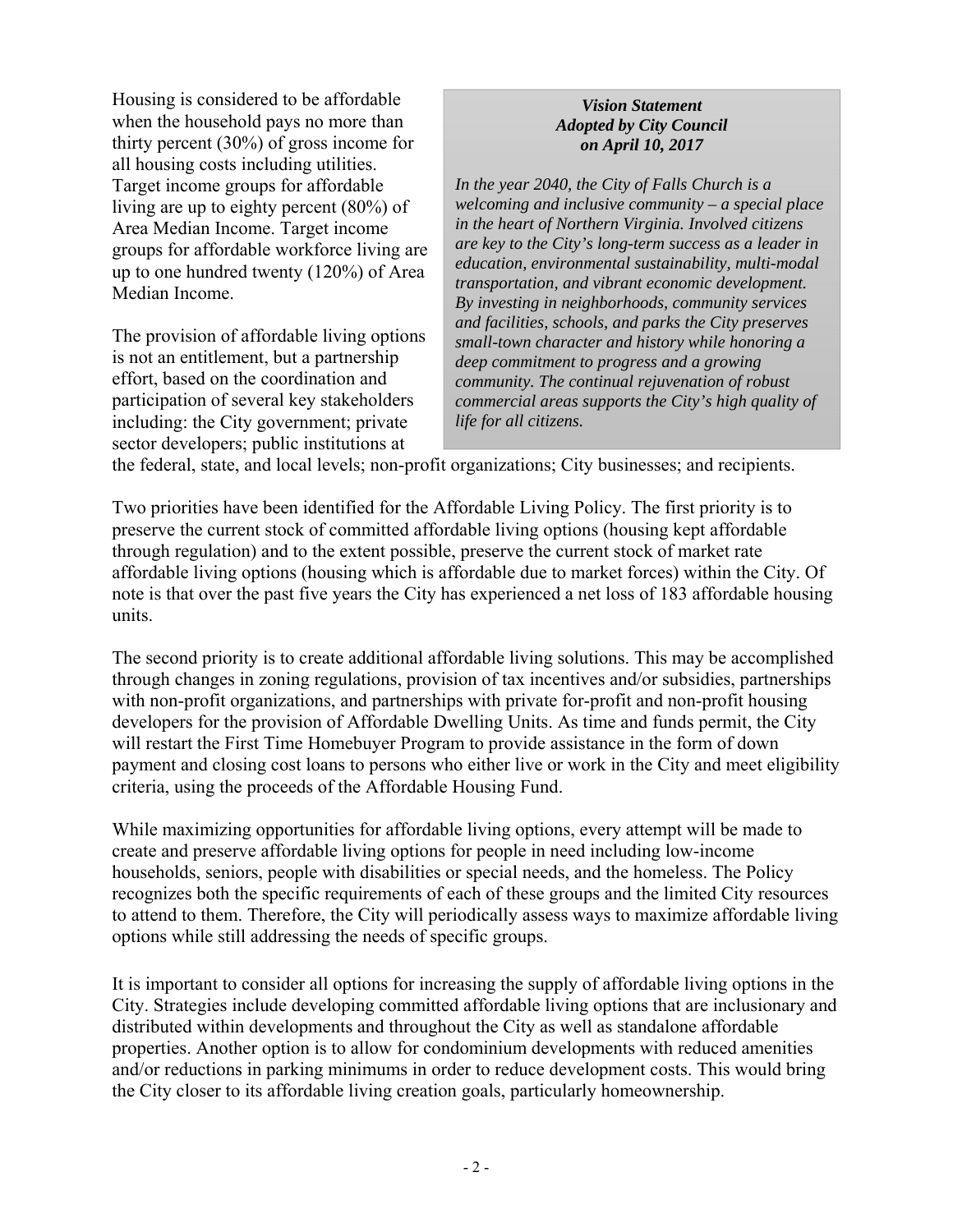When the opportunity arises with major new developments, the City will encourage new forms of affordable living offering a range of options to meet the needs of households at varying income levels and with varying sources of income such as a mixed use dedicated housing development that includes affordable living options for the elderly and disabled.

# **Tangible Support for Affordable Living**

The City Council shall consider, on an annual basis, dedicating revenue to the Affordable Housing Fund (AHF). The City needs a dedicated pool of resources in order to take action when opportunities arise to preserve and create affordable living options.

# **Reporting**

The City management will prepare an annual report, by January 1, detailing the current status of meeting the goals of this Policy in creating additional affordable living solutions. The report will quantitatively analyze changes to the stock of affordable living options, arranged by income level, type of solution, priority population group and other relevant factors. The report will be posted on the City of Falls Church website for public review.

As part of the HUD FY 2016-2020 Consolidated Plan, every five years the City prepares a comprehensive assessment that identifies demographic and economic changes, unmet community needs, and changes in the provision of basic services, including housing. The assessment includes carrying out community forums, conducting surveys, and gathering input from developers and services providers. The results of the five-year assessment, combined with the annual status report on affordable living, will be used by the City to periodically fine tune its affordable living strategy and targets.

Within the context of the City's comprehensive planning

### *Risk of ADU Loss*

*In 2013 there were two properties that were considered market rate affordable for many years (Merrill House apartments and Lee Square apartments). These homes became no longer affordable as the market demand for rentals skyrocketed driving up rents and resulting in a net loss of 274 (Lee Square 115 units and Merrill House 159 units) affordable homes.* 

*In addition, the City will lose (by conversion to market rate) ADU homes as homeowner covenants expire. Four covenants have already expired. This year control periods are set to expire for two additional ADU homes.* 

*Although the City has had an influx of new ADUs in the past few years as new developments came on line (i.e., West Broad Residences and Lincoln at Tinner Hill), a loss of 96 affordable homes could happen at the Fields where their tax credits are due to expire.* 

*These cases demonstrate the need to preserve affordable market rate homes in the City before they are lost. City funding to the AHF would be used for keeping homes affordable or creating new affordable homes.*

process and preparation of Area Development Plans, the City Council will assign the City management the task of reviewing the City's zoning code and development incentives. The goal of this review is to identify zoning and incentive measures that promote affordable living options in the City and to prepare legislation for subsequent adoption by City Council. These zoning modifications and incentives will cover all priority population groups and all types of living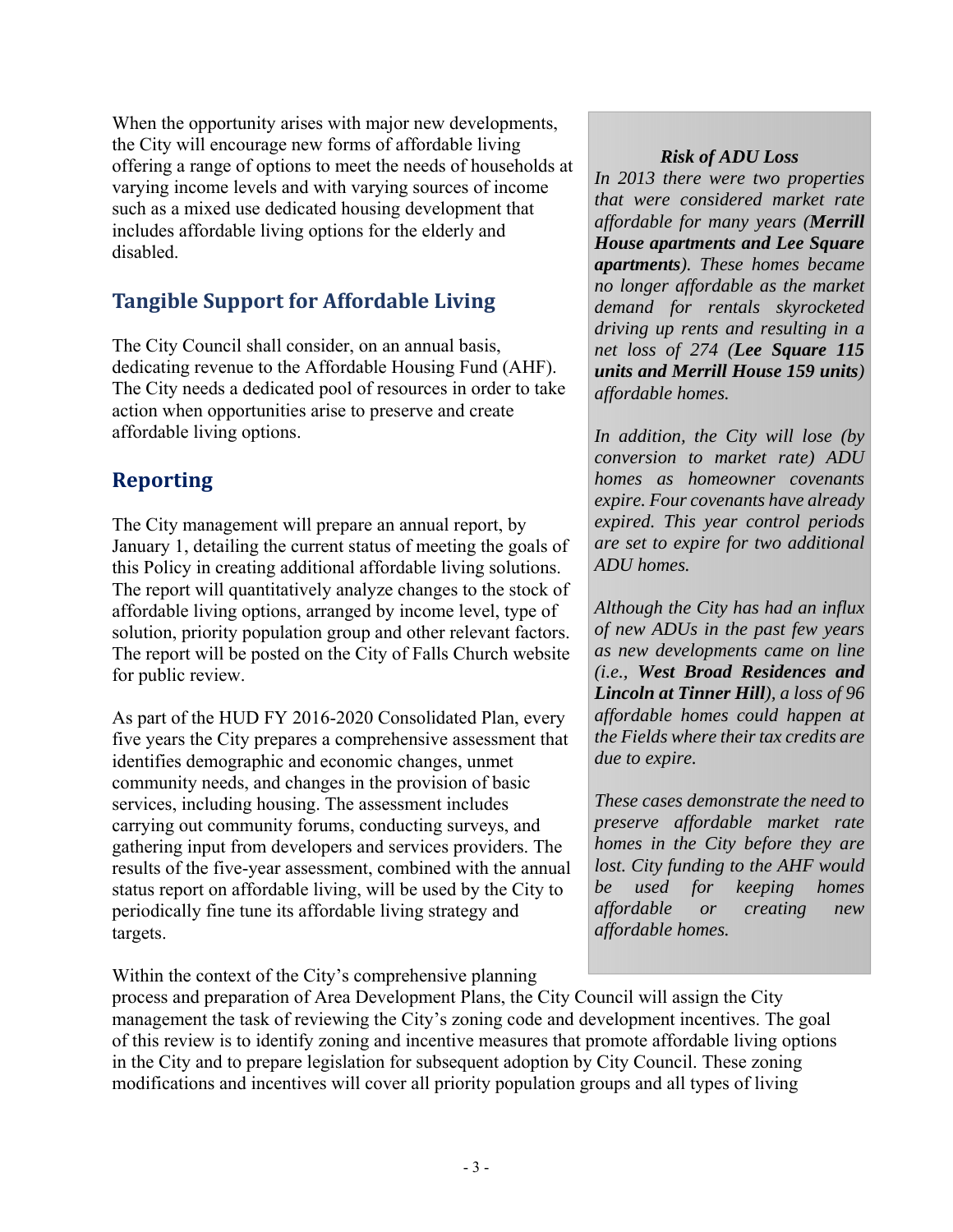options. Businesses based in the City are encouraged to become partners in this effort, as a means to identifying affordable living solutions for their employees.

A central tenet of this policy is to establish and monitor long-term targets for the preservation and expansion of affordable living solutions in the City. The following table summarizes the baseline set in 2012 when this Policy was originally established, sets ten-year targets through 2022, and illustrates some strategies and tools available to achieve them. It provides a barometer of how well the City is doing. City Council may choose to establish new goals through such mechanisms as the Comprehensive Plan.

| Measure                                                                            | 2012<br><b>Stock</b> | <b>Target and</b><br><b>Timeframe</b>                    | 2017<br><b>Stock</b> | <b>Strategies and Tools</b><br>to Meet the Targets                                                                                                                                                                                                                                                                                                                                                                     |
|------------------------------------------------------------------------------------|----------------------|----------------------------------------------------------|----------------------|------------------------------------------------------------------------------------------------------------------------------------------------------------------------------------------------------------------------------------------------------------------------------------------------------------------------------------------------------------------------------------------------------------------------|
| Preserve current stock<br>of affordable market<br>rate rental units in the<br>City | 224 units            | Preserve<br>224 units<br>through<br>2022                 | 27 units             | Advocacy, purchase of<br>existing units, provide<br>incentives such as tax<br>credits, use Affordable<br>Housing Fund (AHF) for<br>investments, partner with<br>organizations to sustain or<br>expand number of units                                                                                                                                                                                                  |
| Preserve current stock<br>of affordable<br>committed rental units<br>in the City   | 221 units            | Preserve<br>221 units<br>through<br>2022                 | 239 units            | Advocacy, purchase of<br>existing units, provide<br>incentives such as tax<br>credits, use AHF for<br>investments, partner with<br>organizations to sustain or<br>expand number of units,<br>secure state and federal<br>financial support                                                                                                                                                                             |
| Preserve current stock<br>of affordable owned<br>units in the City                 | 25 units             | Preserve<br>25 units<br>through<br>2022                  | 21 units             | Advocacy, purchase existing<br>units, provide incentives<br>such as tax credits, use AHF<br>for investments, partner with<br>organizations to sustain or<br>expand number of units                                                                                                                                                                                                                                     |
| Increase the number<br>of affordable housing<br>units in the City                  | 470 units            | Increase<br>the 2012<br>stock by<br>150 units<br>by 2022 | 287 units            | Redevelopment, provide a<br>density bonus, special<br>zoning exceptions, reduce<br>development fees, tax<br>incentives, include as part of<br>City planning process and<br>Area Development Plans,<br>use AHF for investments,<br>partnership with developers,<br>community organizations,<br>etc., at least 8 to 10% of<br>newly developed units will<br>be committed affordable or a<br>cash contribution equivalent |

#### **Affordable Homes – Falls Church -** *updated June 2018 Based on households with incomes less than 60% AMI*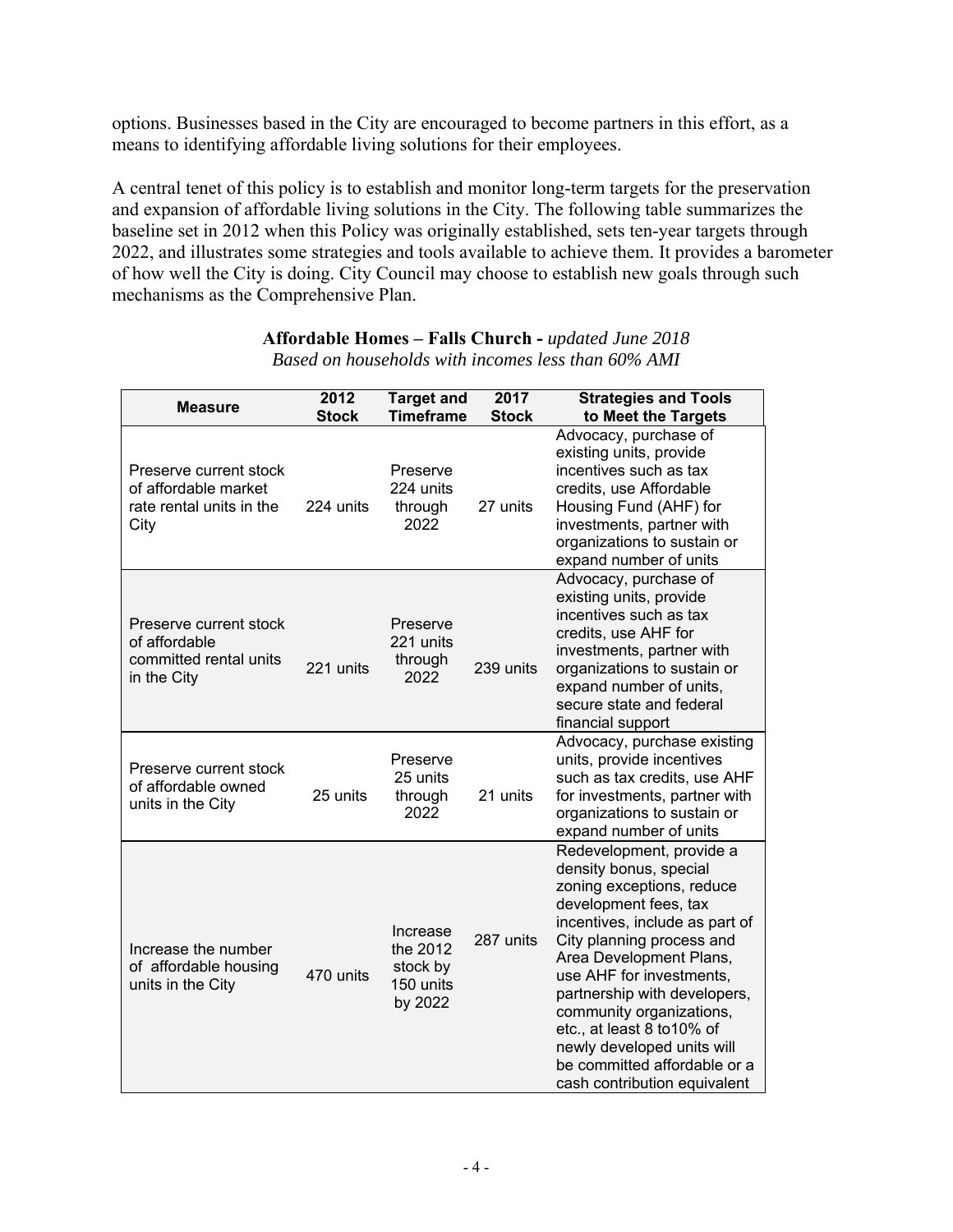# **Affordable Dwelling Units in New Development**

The development of new multi-family apartment buildings or condominiums presents a key opportunity for increasing the stock of affordable living options, and specifically affordable dwelling units (ADUs), in the City. For the purpose of this Policy, an Affordable Dwelling Unit (ADU) is any home, either for-purchase or for-rent, the cost of which is affordable to households with incomes under 80 percent of the Area Median Income and which were provided by developer contributions. One intent of this Policy is to encourage developers and to help the City attain (or surpass) the target for increasing the number of ADUs. City management will take in to consideration the following parameters when partnering with developers to meet the goal of encouraging affordable living in the City:

- The City will encourage applicants for development approval to provide increased amounts of ADUs (above the 6% that was targeted in the 2013 policy) by using incentives and additional methods. How much affordable living is provided in any case will depend on a variety of factors to each project such as rental or sale of units, size, location and other characteristics.
- For rental ADUs, the City will establish AMI thresholds into two tiers, the first tier ranging from 30% to 50% AMI (low-income) and the second tier ranging from 51% to 80% AMI (moderate income), recognizing that the percentage of low-income ADUs may be lower than 6% because of the higher cost to the developer. This is acceptable in order to provide living options for underserved rental populations.
- For ownership ADUs, the City will allow a higher AMI threshold ranging up to 120%. The development of condominiums is encouraged to provide increased ownership options.
- When the City Council finds it is in the City's best interest to accept a financial contribution offered by a developer in lieu of new homes, the City will ensure that such cash contribution reflects the difference between the fair market value of the homes and their value when managed as affordable homes. The decision of whether the City receives the ADUs, a financial contribution, or a combination thereof, is at the sole discretion of City Council. Proportionately more ADUs or financial contributions should be provided when the City provides additional concessions. (For example, if the City allows greater density, the expectation is that the City will gain an additional percentage of the final allowable homes or cash payment.) In all instances, the City will seek a winwin agreement that balances the project's financial feasibility with substantive consideration for concessions to the developer. All financial contributions will be deposited to the Affordable Housing Fund.
- In order for the City to increase long term affordable housing stock, the City will encourage developers to provide ADUs for the life of the project with which they are associated, unless other circumstances are more advantageous for the City.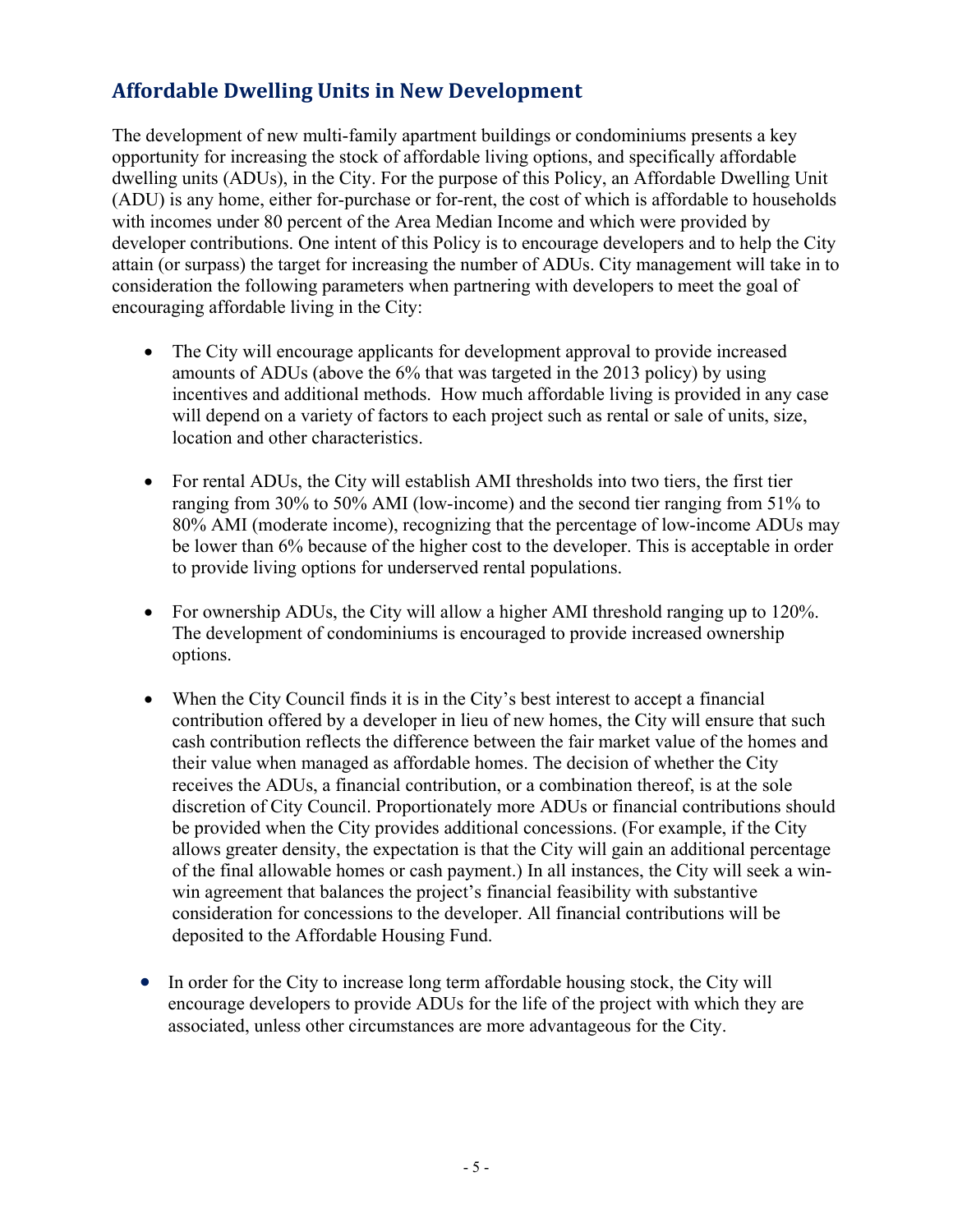## **Regional Cooperation**

In some cases, a regional collaboration with other jurisdictions may be the best alternative for achieving the City's affordable living objectives. The Policy directs the City to work with developers, government entities, and other interested parties to maximize access to affordable living options for City residents and workforce in the surrounding jurisdictions through reciprocal agreements.

### **Education and Awareness**

The City will raise awareness of the intrinsic value of having a mix of living options that serve all economic strata of residents within its borders. The Affordable Living Policy supports overall City goals to attract the businesses that residents want, to maintain a world class school system, and to provide the finest City services. Moreover, the policy recognizes that individuals employed in the businesses, schools, and government often struggle to live near their places of work. In addition to securing investments in affordable living, it is incumbent upon the City to inform the population about the contribution that affordable living makes to the overall health of the community.

Persons interested in acquiring affordable housing need to have access to information on the current affordable housing stock, upcoming opportunities, available programs to facilitate access to affordable living, and the qualifications for the various programs. The City will use available media and technology to ensure that information regarding the policy and programs is available on an on-going basis to interested citizens and developers.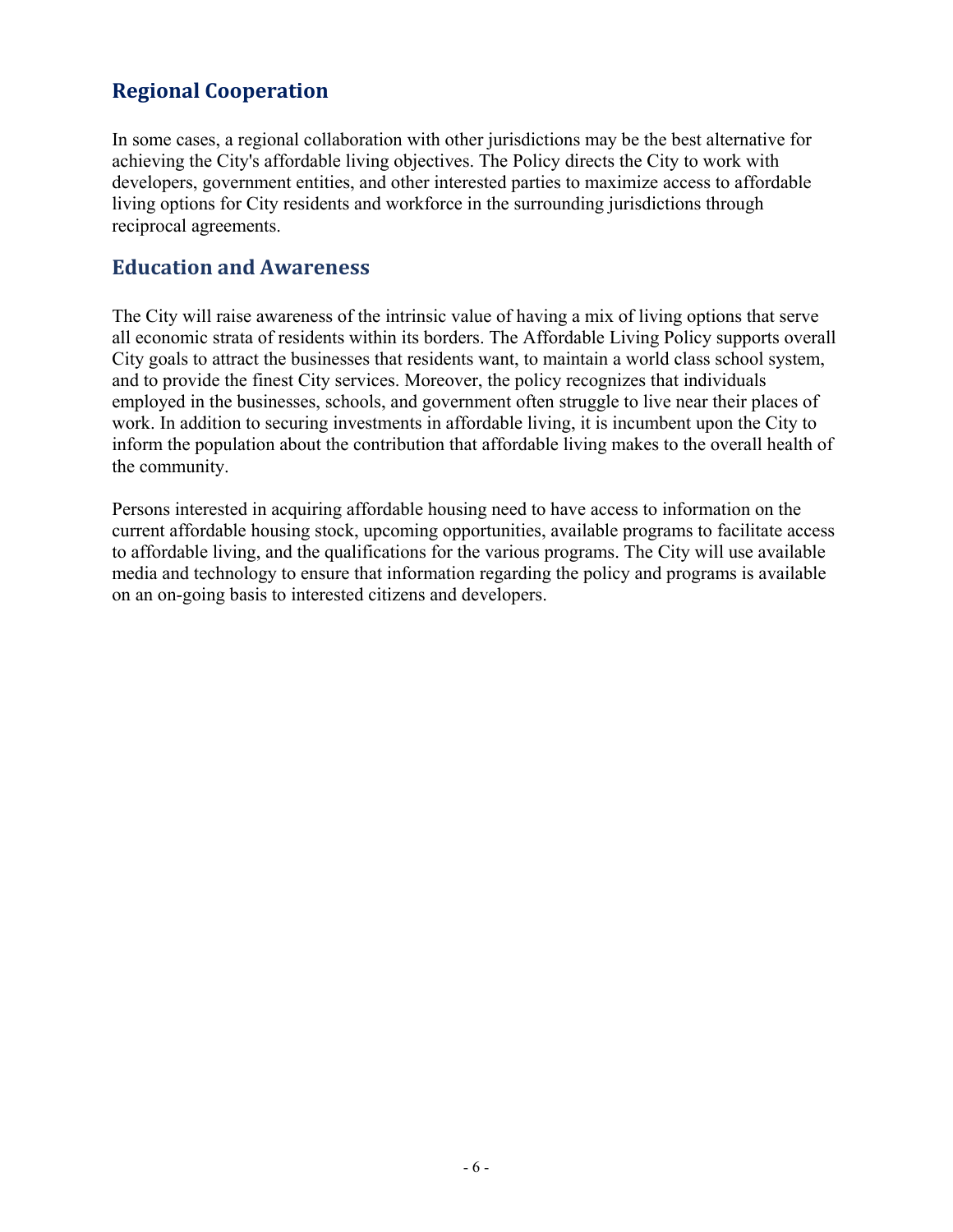# **Summary of Recommendations**

- 1. Develop committed affordable living options that are inclusionary and distributed within developments and throughout the City as well as standalone affordable properties.
- 2. Allow for condominium developments with reduced amenities and/or reductions in parking minimums in order to reduce development costs.
- 3. With major new developments, encourage new forms of affordable living options such as a mixed use dedicated housing development that includes affordable living options for the elderly and disabled.
- 4. Encourage applicants for development approval to provide increased amounts of ADUs (above the prior 6% in this policy) by using incentives and additional methods. How much affordable living is provided in any case will depend on a variety of factors to each project such as rental or sale of units, size, location and other characteristics.
- 5. For rental ADUs, the City will establish AMI thresholds into two tiers, the first tier ranging from 30% to 50% AMI (low-income) and the second tier ranging from 51% to 80% AMI (moderate income), recognizing that the percentage of low-income ADUs may be lower than 6% because of the higher cost to the developer. This is acceptable in order to provide living options for underserved rental populations.
- 6. For ownership ADUs, the City will allow a higher AMI threshold ranging up to 120%. The development of condominiums is encouraged to provide increased ownership options.
- 7. When the City Council finds it is in the City's best interest to accept a financial contribution offered by a developer in lieu of new homes, the City will ensure that such cash contribution reflects the difference between the fair market value of the homes and their value when managed as affordable homes.
- 8. In order for the City to increase long term affordable housing stock, the City will encourage developers to provide ADUs for the life of the project with which they are associated, unless other circumstances are more advantageous for the City.
- 9. In some cases a regional collaboration with other jurisdictions may be the best alternative for achieving the City's affordable living objectives. The Policy directs the City to work with developers, government entities, and other interested parties to maximize access to affordable living options for City residents and workforce in the surrounding jurisdictions through reciprocal agreements.
- 10. The City Council shall consider, on an annual basis, dedicating annual revenue to the Affordable Housing Fund (AHF). The City needs a dedicated pool of resources in order to take action when opportunities arise to preserve and create affordable living options.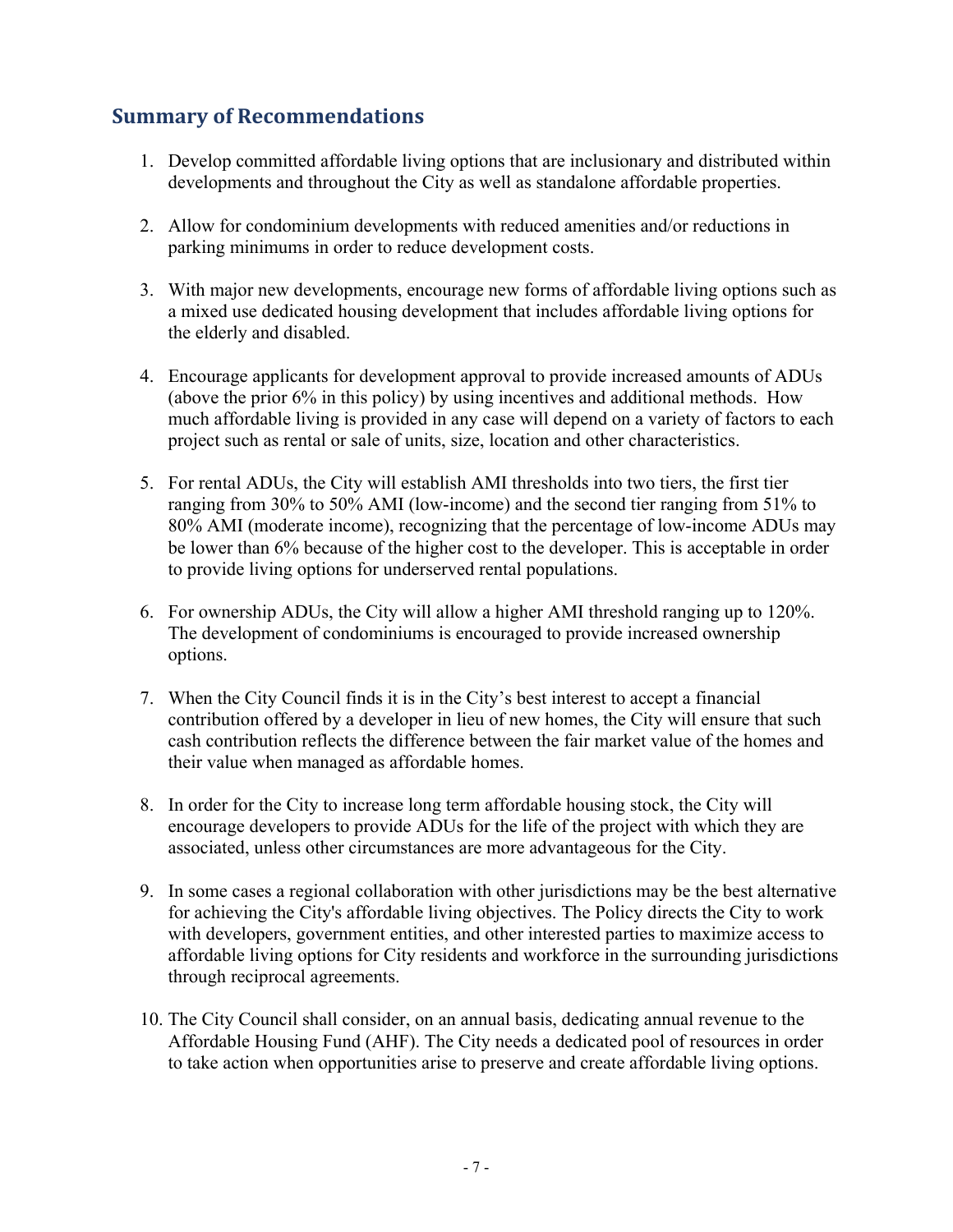- 11. City Council will assign the City management the task of reviewing the City's zoning code and development incentives. The goal of this review is to identify zoning and incentive measures that promote affordable living options in the City and to prepare legislation for subsequent adoption by City Council.
- 12. The City will use available media and technology to ensure that information regarding the policy and programs is available on an on-going basis to interested citizens and developers.

#### *Policy of Non-Discrimination on the Basis of Disability.*

The City of Falls Church does not discriminate on the basis of disability in employment or in the admission, access to, or treatment in its services, programs or activities. Cindy Mester, with the City of Falls Church, 300 Park Avenue, Falls Church, Virginia, has been designated to coordinate compliance with the ADA non-discrimination requirements. The City of Falls Church is committed to the letter and spirit of the Americans with Disabilities Act. This document will be made available in an alternate format upon request. Call 703-248-5005 / TTY 711

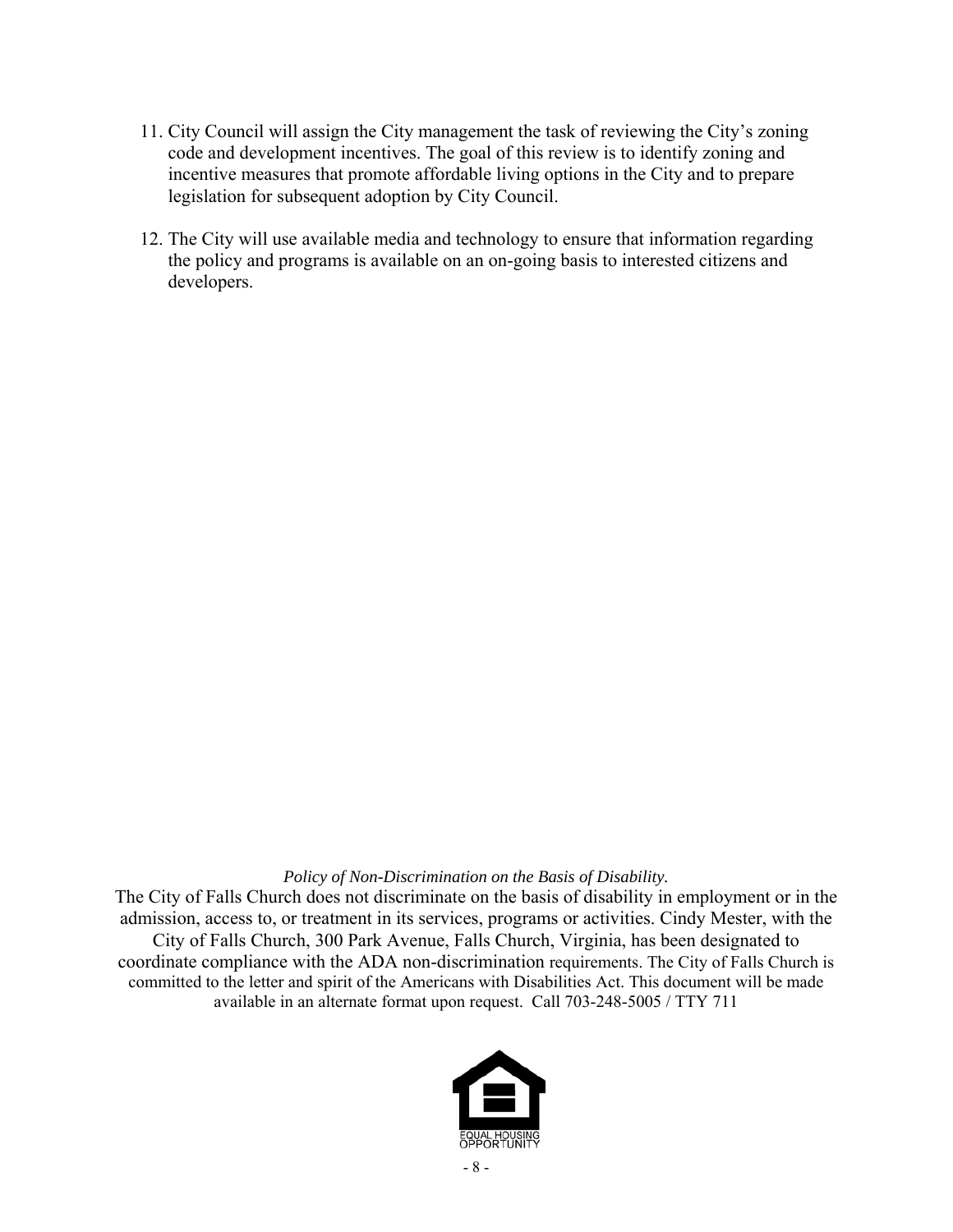# **Appendix A**

# **Programs, Services, and Funding for Affordable Living**

### **The following overview summarizes the types of affordable housing programs and levels of services provided by the City of Falls Church, as of June 2018.**

*Affordable Dwelling Unit (ADU) Program* provides eligible low- and moderate-income households the opportunity to rent or purchase homes at a subsidized price. Currently, 54 rental ADUs are located at Pearson Square Apartments, Lincoln at Tinner Hill Apartments, Northgate Apartments and West Broad Residences. A total of 21 purchased ADUs are located at Byron, Broadway, Whittier and the Spectrum. By 2021, 15-30 ADUs will be added as new developments are constructed. Priority for placement is given to seniors, persons with disabilities, and people who live and/or work in the City of Falls Church. Units were provided by developer contributions through special exception negotiations.

*Affordable Housing Fund (AHF)* provides resources to maintain existing affordable housing and to develop additional affordable housing opportunities in the City for households with gross income less than 120% of the median income for the Washington Metropolitan statistical area. Resources for the AHF are currently generated through cash contributions from developers. Non-profit, for-profit and government organizations are awarded grants for site-specific projects based on a public, rolling application process.

*City Owned Apartments* Four apartment units owned by the City are leased to a nonprofit for low-income families.

*Emergency Assistance Program* helps residents who have experienced temporary setbacks by providing one-time financial assistance to cover unexpected emergencies, including rental assistance. Funding provided by the City of Falls Church.

| Year        | <b>City Funds</b> | <b>Households</b> |
|-------------|-------------------|-------------------|
| <b>FY18</b> | \$5,919           | 15                |
| <b>FY17</b> | \$3,447           |                   |
| <b>FY16</b> | \$1,398           |                   |
| <b>FY15</b> | \$2,224           |                   |
| <b>FY14</b> | \$1,547           |                   |

*Rent Relief Program* is available to income eligible City residents 65 years of age or older or who are permanently and totally disabled. Funding is provided by the City of Falls Church with an annual maximum benefit of \$1,700 as of 2018.

| Year        | <b>City Funds</b> | <b>Households</b> |
|-------------|-------------------|-------------------|
| <b>FY18</b> | \$10,200          |                   |
| <b>FY17</b> | \$9,916           |                   |
| <b>FY16</b> | \$12,600          |                   |
| <b>FY15</b> | \$10,900          |                   |
| <b>FY14</b> | \$10,400          |                   |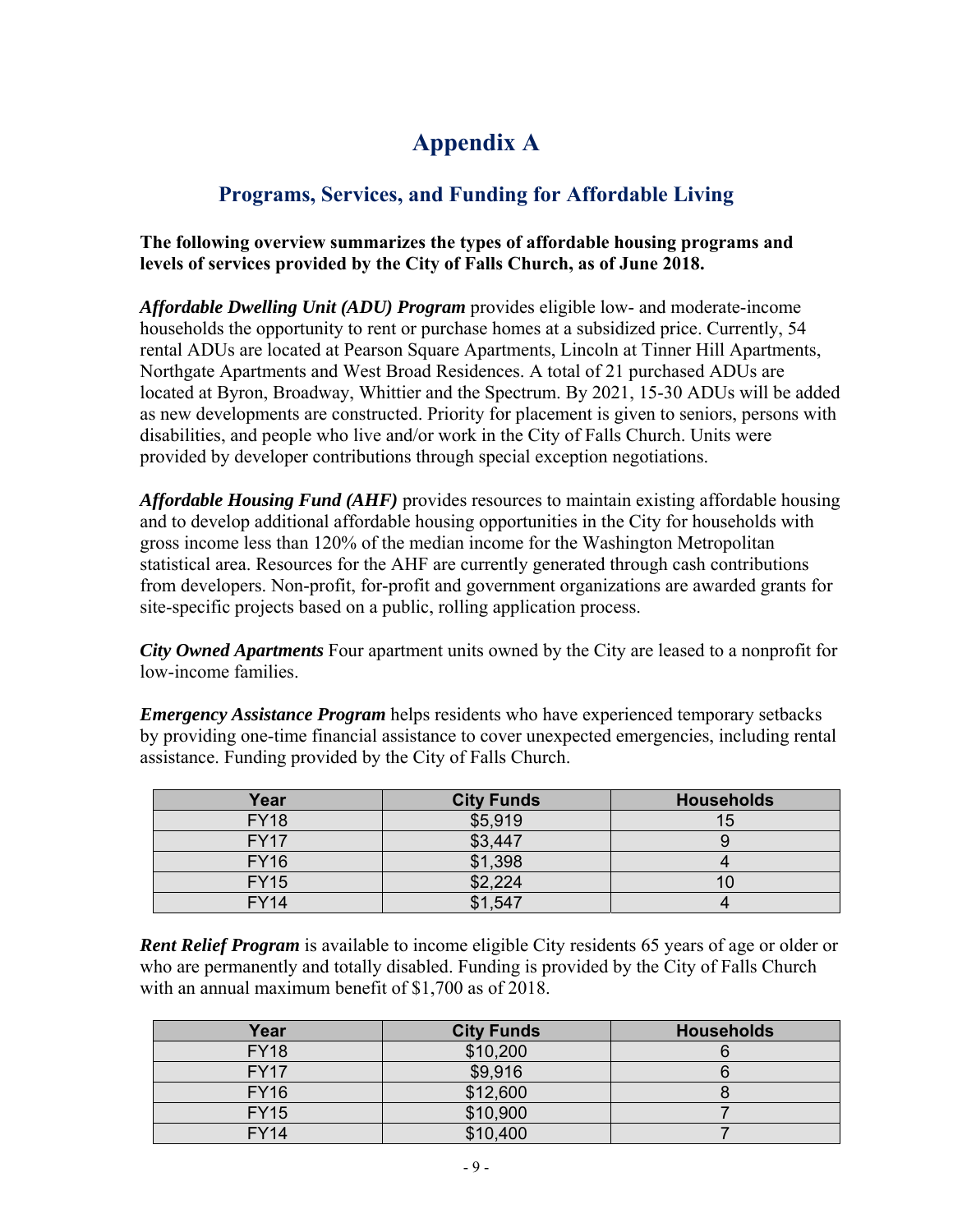*Real Estate Tax Relief Program* is available to income eligible City residents 65 years of age or older, or permanently and totally disabled persons, in order to help ease the burden of real estate taxes. Currently the amount of exemption depends on the household's income and assets. The exemption ranges from \$1,000 - \$4,000 which is provided in the form of either a tax deferral that comes due when the property is eventually sold or tax relief in which the taxes for that year are reduced.

| Year        | <b>City Funds</b> | <b>Households</b> |
|-------------|-------------------|-------------------|
| <b>FY17</b> | \$263,242         |                   |
| <b>FY16</b> | \$290,141         |                   |
| <b>FY15</b> | \$274,048         | 56                |
| <b>FY14</b> | \$224,912         | 63                |

*Tenant/Landlord Dispute Resolution* is offered by HHS staff to all City homeowners and tenants. In FY17, the program handled 61 cases from City residents and in FY16, 81 cases.

**The following overview summarizes programs and services provided to City residents through outside organizations. Some of the programs are funded through U.S. Department of Housing and Urban Development (HUD) Community Development Block Grant (CDBG) and Home Investment Partnership Program (HOME) grant funds. Others are funded by the City's Community Services Fund, which provides local funding to nonprofit organizations seeking City support for human service programs and activities serving City residents.** 

*Falls Church Community Services Council* is a non-profit organization that provides: emergency rental assistance, a food pantry, transportation, furniture, heating assistance, medical prescriptions, and clothing.

| Year        |         | <b>CDBG Funds</b>                            | <b>Community Service Funds</b> |                                                                            |  |
|-------------|---------|----------------------------------------------|--------------------------------|----------------------------------------------------------------------------|--|
|             | Funding | Households<br>(financial<br>assistance only) | Funding                        | Households (HH)                                                            |  |
| <b>FY18</b> | \$3,000 |                                              | \$15,000                       | Pending                                                                    |  |
| <b>FY17</b> | O       | $\Omega$                                     | \$15,000                       | 32 HH food; 3 HH<br>delivery of furniture; 7<br>HH emergency<br>assistance |  |
| <b>FY16</b> | \$4,000 | 7                                            | \$14,000                       | 36 HH food; 4 HH<br>delivery of furniture                                  |  |
| <b>FY15</b> | \$2,947 | 5                                            | \$10,000                       | 30 HH food; 2 HH<br>delivery of furniture                                  |  |
| <b>FY14</b> | \$3,249 | 9                                            | 13,000                         | 50 HH food: 6 HH<br>delivery of furniture                                  |  |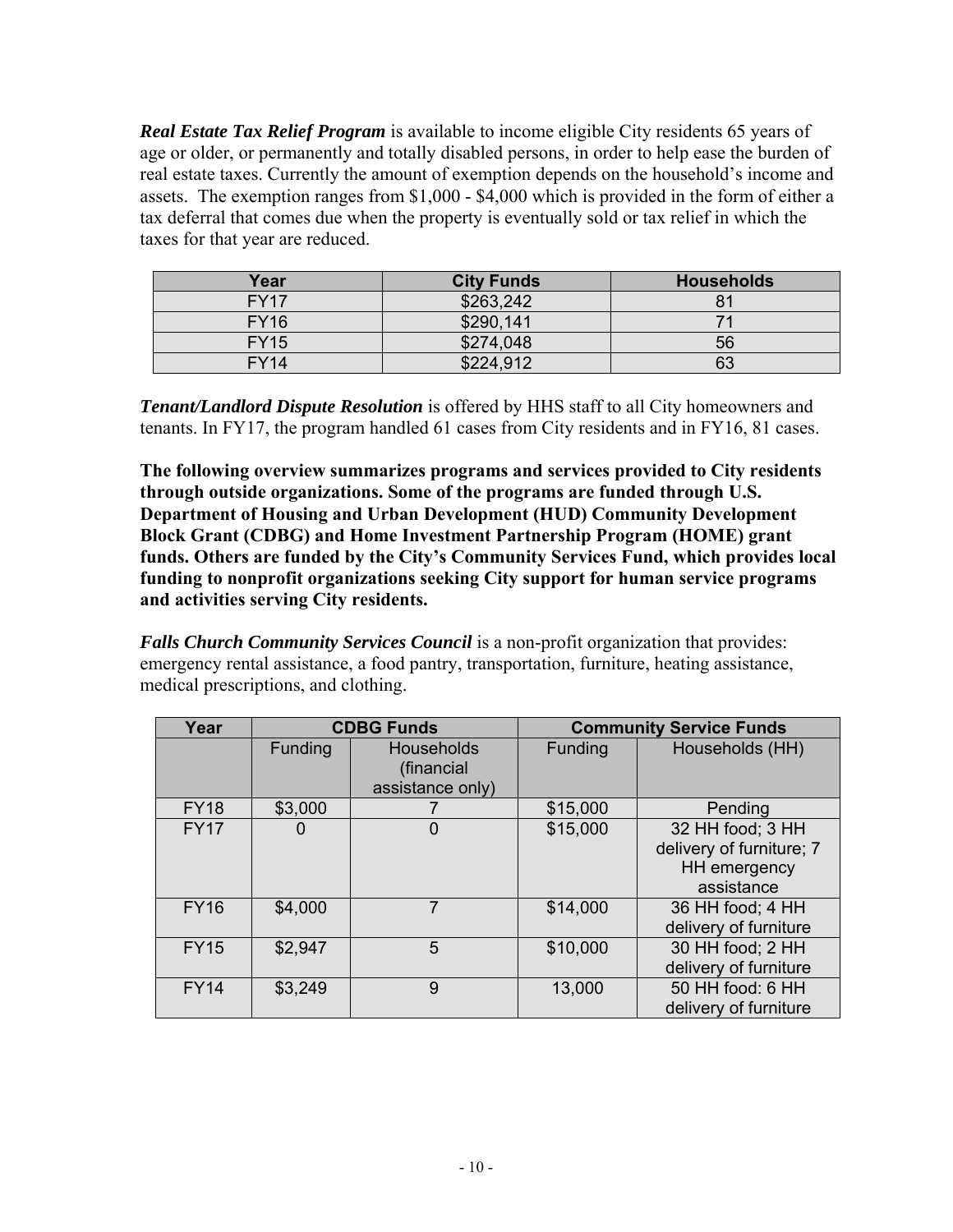*FCHC Virginia Community Development Corporation* is a non-profit provider of affordable housing that owns and operates 80 units in the Winter Hill neighborhood of Falls Church. Priority is given to seniors, persons with disabilities and Housing Choice Voucher holders. The City provides support through CDBG, Community Services Fund, in-kind services.

| Year        | <b>CDBG Funding</b> | <b>Households</b> |
|-------------|---------------------|-------------------|
| <b>FY18</b> | \$37,308            | 80                |
| <b>FY17</b> | \$36,589            | 80                |
| <b>FY16</b> | \$34,433            | 80                |
| <b>FY15</b> | \$24,633            | 80                |
| <b>FY14</b> |                     |                   |

*Housing Choice Voucher (HCV***), formerly Section 8,** is the federal government's major program for assisting low-income families, the elderly, and the disabled to afford decent, safe, and sanitary housing. HCVs are administered to City residents by Fairfax County. Currently, demand for the program is so high that the waitlist has been closed since 2007, and the time spent on the list prior to receiving aid has been seven to eight years for high priority households.

*Kensington of Falls Church* provides a subsidized assisted living program. The City of Falls Church receives a total annual credit of approximately \$94,000 to supplement the basic fees, care costs, and other services of one or more eligible residents and/or their family members at this assisted living facility.

*Sunrise of Falls Church* provides assisted living services for seniors or persons with disabilities. Six beds are set aside for Falls Church seniors with low income and twelve beds are set aside for persons with moderate income.

*Teacher Workforce Units (TWU)* are set-aside reduced-rent apartments at the Read Building for persons with low to moderate incomes (between 60% and 80% AMI but not exceeding 100% of AMI). Priority is given to Falls Church Public Schools employees for the nine one bedroom units.

*The Fields of Falls Church* is affordable 96-unit apartment buildings for moderate income households (51% to 80%) built with tax credits which are due to expire in 2026.

*The Weatherization Assistance Program (WAP)* enables low-income families to reduce their energy bills by making their homes more energy efficient. State funds are used to improve the energy performance of dwellings of families in need, using the most advanced technologies and testing procedures available in the housing industry.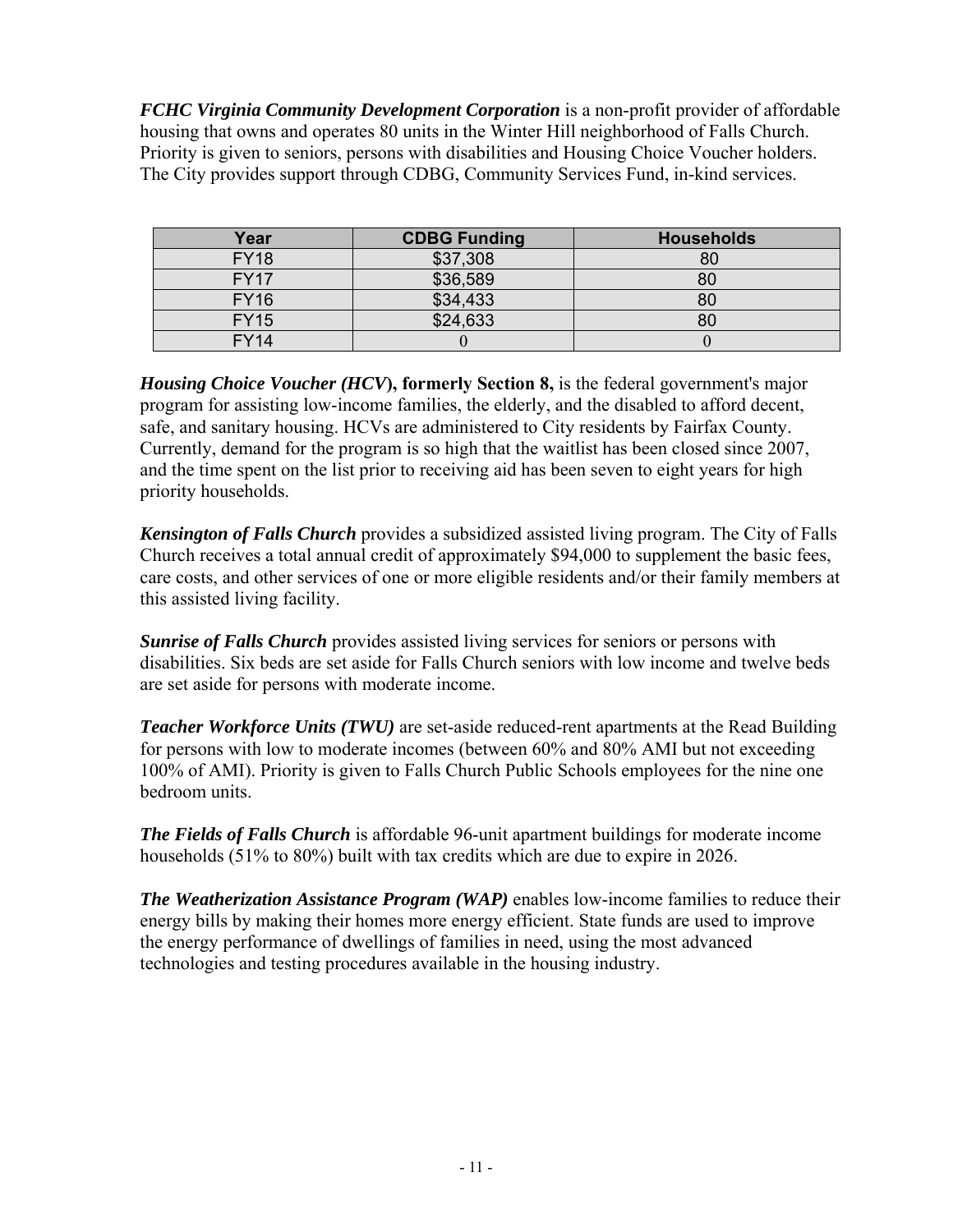**The following City grant funded nonprofit organizations provide services specifically to the homeless population.**

*Friends of Falls Church Emergency Shelter* is a 12-bed facility that provides temporary emergency housing from harsh winter weather from November 15 through March 31. City funding is provided through Community Services Funds.

| Year        | <b>Community Services Funds</b> | <b>Persons Served</b> |
|-------------|---------------------------------|-----------------------|
| <b>FY18</b> | \$20,000                        | 35                    |
| <b>FY17</b> | \$22,000                        | 30                    |
| <b>FY16</b> | \$16,000                        | 36                    |
| <b>FY15</b> | \$18,000                        |                       |
| <b>FY14</b> | \$20,000                        | 46                    |

*Homestretch* is a non-profit provider of transitional housing for homeless families. The program provides assistance for utilities and a variety of adult and children services including intensive case management, employment services, job training, childcare, credit counseling, money management, financial literacy, and tax preparation. City funding is provided through the Community Services Fund and HUD HOME funds. The households assisted from each fund are not duplicated.

| Year        | <b>HOME Funds</b> |                   |          | <b>Community Services Fund</b> |
|-------------|-------------------|-------------------|----------|--------------------------------|
|             | <b>Funding</b>    | <b>Households</b> | Funding  | Households                     |
| <b>FY18</b> | \$23,724          |                   | \$16,000 |                                |
| <b>FY17</b> | \$22,790          |                   | \$16,000 |                                |
| <b>FY16</b> | \$20,637          |                   | \$16,000 |                                |
| <b>FY15</b> | 20,000            |                   | \$16,000 |                                |
| <b>FY14</b> | \$22,522          |                   | \$10,400 |                                |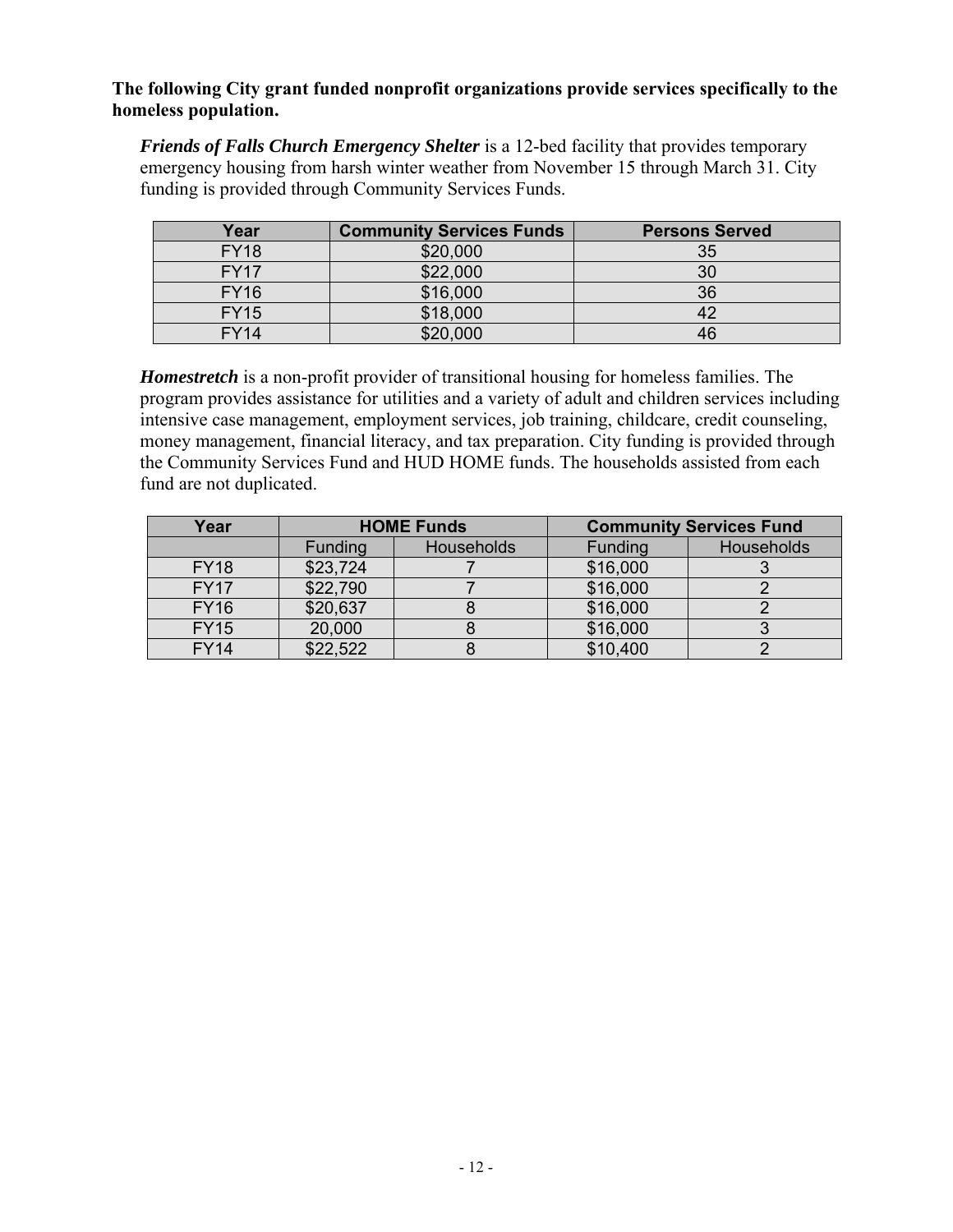# **Appendix B**

### **Affordable Housing in the City and Surrounding Areas**

### **Affordable Units – Falls Church -** *updated June 2018 Based on Households with incomes less than 60% AMI*

|                               | <b>RENTAL- Market Rate</b> |                          |                          |                          |                |
|-------------------------------|----------------------------|--------------------------|--------------------------|--------------------------|----------------|
| <b>Building</b>               | <b>Studios</b>             | 1 Bedroom                | 2 Bedroom                | 3 Bedroom                | <b>Total</b>   |
| <b>Broadfalls</b>             |                            |                          |                          |                          | $\Omega$       |
| Columbia West                 |                            | 19                       | 8                        |                          | 27             |
| Lee Square                    |                            |                          | $\overline{\phantom{0}}$ |                          | 0              |
| <b>Merrill House</b>          | $\overline{\phantom{a}}$   | -                        | $\overline{\phantom{a}}$ | $\overline{\phantom{a}}$ | $\mathbf{0}$   |
| <b>Oakwood Apartments</b>     |                            |                          |                          |                          | 0              |
| The Read Building             |                            |                          |                          |                          | $\overline{0}$ |
| <b>Roosevelt Towers</b>       | $\overline{\phantom{a}}$   |                          | $\overline{\phantom{a}}$ | $\overline{\phantom{a}}$ | $\Omega$       |
| Total at 60% AMI              | 0                          | 19                       | 8                        | $\blacksquare$           | 27             |
| <b>Total at 80% AMI</b>       |                            |                          |                          |                          | $111*$         |
|                               |                            | <b>RENTAL- Committed</b> |                          |                          |                |
| <b>Fields</b>                 |                            | 42                       | 47                       | $\overline{7}$           | 96             |
| Pearson Square                | $\blacksquare$             | 7                        | 8                        | $\overline{\phantom{a}}$ | 15             |
| <b>Read Building</b>          | $\blacksquare$             | 9                        |                          |                          | 9              |
| <b>Lincoln at Tinner Hill</b> | $\blacksquare$             | 10                       | 4                        |                          | 14             |
| <b>West Broad</b>             | $\overline{2}$             | 10                       | 6                        |                          | 18             |
| <b>Residences</b>             |                            |                          |                          |                          |                |
| Northgate                     | $\blacksquare$             |                          | $\overline{7}$           |                          | $\overline{7}$ |
| <b>Winter Hill</b>            |                            | 80                       |                          |                          | 80             |
| <b>Total</b>                  | $\overline{2}$             | 158                      | 72                       | 7                        | 239            |

**Total Affordable Housing Rental Units affordable to households at or under 60% AMI 266 Total Affordable Housing Rental Units affordable to households at or under 80% AMI 350\*** 

| HOMEOWNERSHIP - Affordable Dwelling Units Committed |                      |                                                        |
|-----------------------------------------------------|----------------------|--------------------------------------------------------|
| <b>ADU Project</b>                                  | <b>Year Occupied</b> | <b>Number of</b><br><b>Households</b><br><b>Served</b> |
| <b>Whittier Park</b>                                | 1999                 |                                                        |
| Broadway                                            | 2004                 |                                                        |
| <b>Byron</b>                                        | 2006                 |                                                        |
| Spectrum                                            | 2008                 |                                                        |
|                                                     | <b>Total</b>         |                                                        |

\* *Total Includes units at 60%*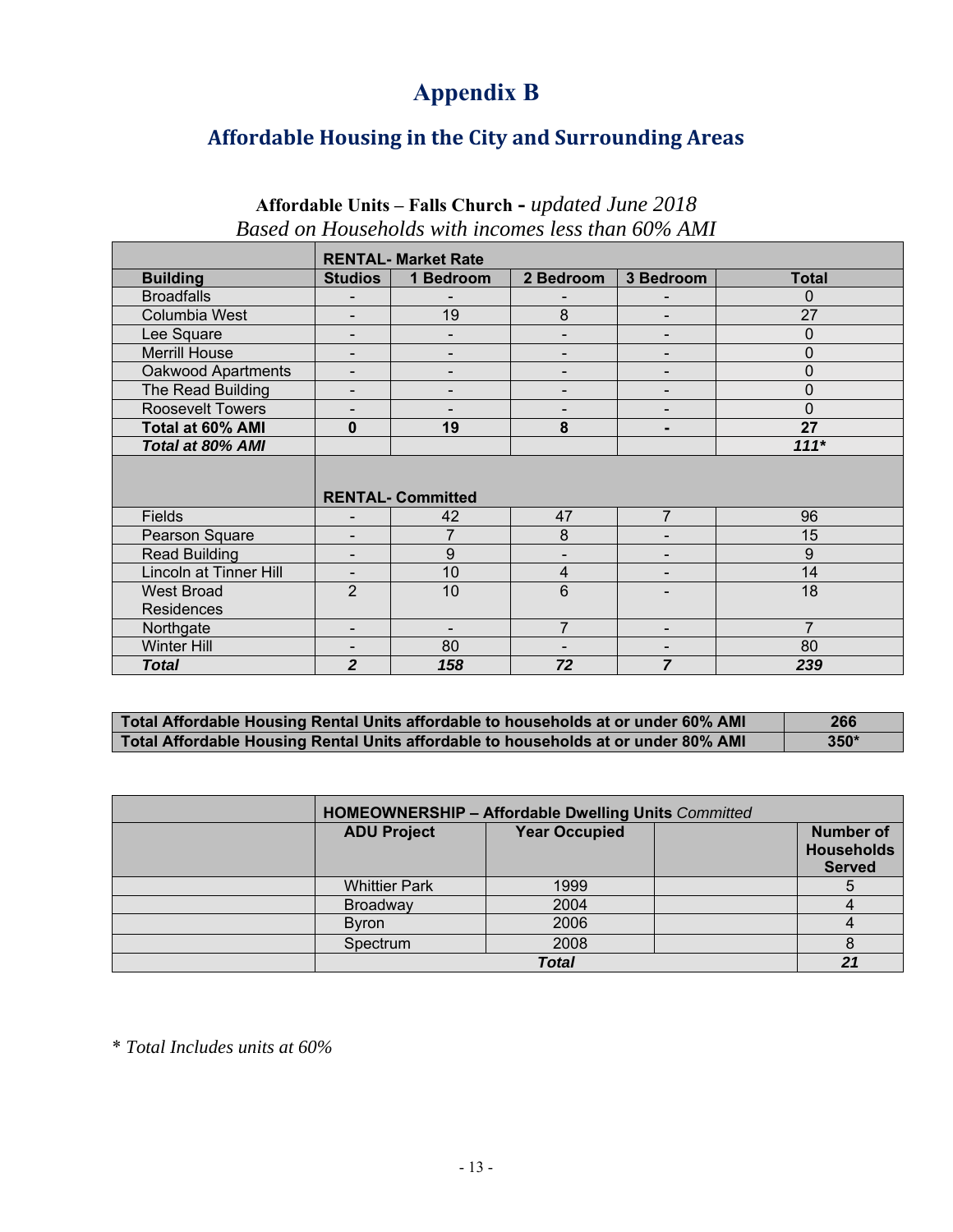# **Appendix B (continued)**

### **Affordable Housing Development in the Washington Capital Region**

| <b>Jurisdiction</b>             | What is the percentage of ADUs being asked for when negotiating with<br>developers desiring to build in your community?                                                                                                                                                                                                                                                                                                                                                                                                                                                                                                                                                                                                                                                                                                                                                                                                      |
|---------------------------------|------------------------------------------------------------------------------------------------------------------------------------------------------------------------------------------------------------------------------------------------------------------------------------------------------------------------------------------------------------------------------------------------------------------------------------------------------------------------------------------------------------------------------------------------------------------------------------------------------------------------------------------------------------------------------------------------------------------------------------------------------------------------------------------------------------------------------------------------------------------------------------------------------------------------------|
| City of<br><b>Alexandria</b>    | The City does not have inclusionary zoning through which developers are required to provide a<br>predetermined percentage of units as ADUs as part of by-right development. However, if developers<br>choose to pursue bonus density and/or height, Sec 7-700 requires that one third of the incremental<br>increase in density/height be committed to affordable housing.                                                                                                                                                                                                                                                                                                                                                                                                                                                                                                                                                   |
| <b>Arlington</b><br>County      | The answer varies based on what type of entitlement process the developer is seeking, as well as if<br>they are seeking bonus density. If the developer is submitting a Site Plan, the developer chooses<br>whether to provide a cash contribution or to provide affordable units using a percent of the increased<br>gross floor area (GFA) above 1.0 Floor Area Ratio (FAR).<br>Some other options that apply only to specific areas of the County include:<br>-If the Developer is seeking a Unified Commercial Mixed-Use Development Special Exception Use<br>Permit, these properties may obtain up to 1.5 FAR in bonus density by providing affordable housing<br>equal to 10% of the bonus density if that amount is more than 4,000 square feet in Gross Floor Area<br>$(GFA)$ .<br>-If the developer is pursuing the Neighborhoods Form Based Code, we require 20% to 35% of the<br>net new units to be affordable. |
| <b>Fairfax County</b>           | The ADU program requires developers to set aside between 5 percent and 6.25 percent of new<br>residential units as ADUs in multifamily developments up to four stories. The ADU program requires<br>developers to set aside up to 12.5 percent of all new residential units in single-family detached and<br>attached developments that include 50 or more units.<br>There is a density bonus option: For single family detached and attached dwelling unit<br>developments, there may be a potential density bonus of up to 20%, provided that not less than<br>12.5% of the total number of dwelling units are provided as affordable dwelling units. However, it<br>gets even more specific based on the height and other factors of the building.                                                                                                                                                                        |
| City of<br>Gaithersburg         | The City requires 15%.                                                                                                                                                                                                                                                                                                                                                                                                                                                                                                                                                                                                                                                                                                                                                                                                                                                                                                       |
| <b>Loudon County</b>            | For Single Family Attached and Single Family Detached types, 12.5% of the units must be provided<br>as ADUs. For Multi Family types, 6.25% of the units must be provided as ADUs.                                                                                                                                                                                                                                                                                                                                                                                                                                                                                                                                                                                                                                                                                                                                            |
| <b>Prince William</b><br>County | Does not have the Affordable Dwelling Unit Program to include Manassas Park and City of<br>Manassas.                                                                                                                                                                                                                                                                                                                                                                                                                                                                                                                                                                                                                                                                                                                                                                                                                         |
| Washington<br>D.C.              | D.C. has mandatory inclusionary zoning (IZ) in most areas of the District, which requires 8-10% of<br>the square footage to be set aside as affordable. In addition as part of land dispositions, the District<br>requires ADUs, typically at 20 - 30% of the square footage, pursuant to the District's Land<br>Disposition Act.                                                                                                                                                                                                                                                                                                                                                                                                                                                                                                                                                                                            |

- https://arlingtonva.s3.dualstack.us-east-1.amazonaws.com/wp-content/uploads/sites/31/2014/06/2nd-to-lastlink.pdf
- https://housing.arlingtonva.us/development/land-use-zoning-tools/
- https://www.alexandriava.gov/housing/info/default.aspx?id=74592
- https://www.countyoffice.org/gaithersburg-md-housing-authorities/
- https://www.fairfaxcounty.gov/housing/affordable-housing
- http://www.pwcgov.org/government/dept/housing/pages/default.aspx
- https://www.loudoun.gov/index.aspx?nid=2768
- dhcd.dc.gov under Services, click on 'Inclusionary Zoning Affordable Housing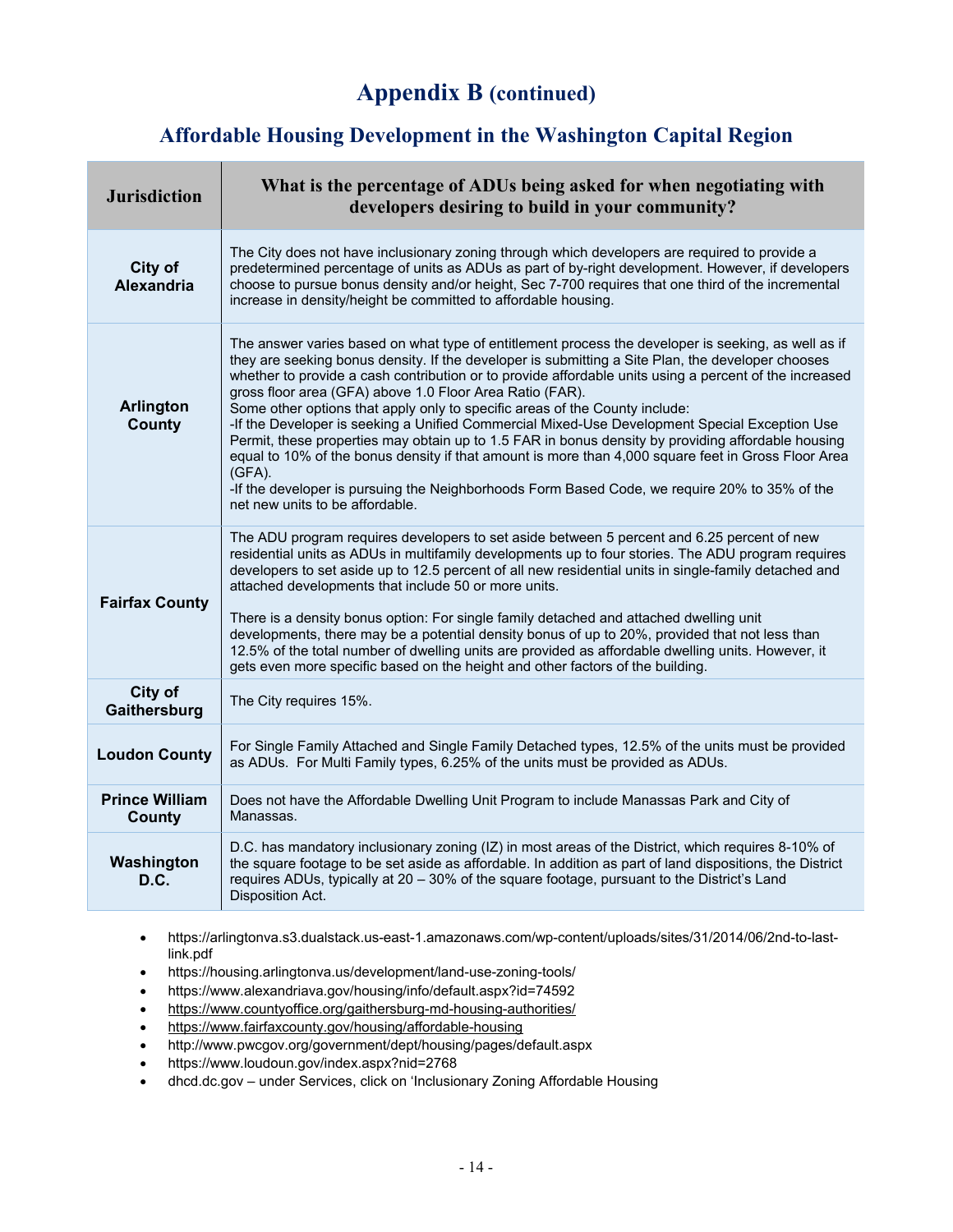# **Appendix C**

# **Stakeholder - Roles and Responsibilities**

**City Council –** The City of Falls Church operates under the Council-Manager form of government as provided by the City Charter. Political authority is vested in the seven-member City Council, which enacts ordinances and resolutions, approves City budgets, sets tax rates, and establishes policy. In formulating decisions and policy, the Council Members act as a group. Any policy decisions concerning housing would be made by this body.

**City of Falls Church Housing Commission –** Maintains awareness of housing needs and opportunities; proposes housing policy initiatives and changes; investigates and conciliates fair housing complaints; mediates conflicts relating to the Virginia Residential Landlord & Tenant Act; offers reconciliatory services in conflicts relating to other housing laws; and advises the City Council on the use of Federal Housing and Community Development Funds.

**City of Falls Church Human Services Advisory Council –** Reviews human services policies and resources to point out deficiencies in services, service overlaps, and/or potential program improvements for City Council consideration; oversees the Community Services Fund grant process; and approves applications for Rent Relief.

**City Manager –** The City Manager is appointed by City Council and is responsible for administrative and operational activities of the City and for preparing the City's budget.

**Housing and Human Services (**HHS) **–** Housing and Human Services provides housing programs and human services to help build better lives for City residents and their families. HHS administers all City housing programs, which include referrals for housing counseling, housing search assistance, property owner and tenant mediation, fair housing investigation, and administration of the Affordable Dwelling Unit program.

**Non-Profit and For-Profit Housing Developers –** Non-profit organizations in the community construct affordable housing as part of their overall mission or are able to purchase, develop, and/or operate affordable housing solutions for eligible City residents. They also advocate for the housing needs of their constituents. For-Profit developers work in partnership with the City to offer market rate affordable housing as part of their overall mission to construct rental or owned residential and commercial property.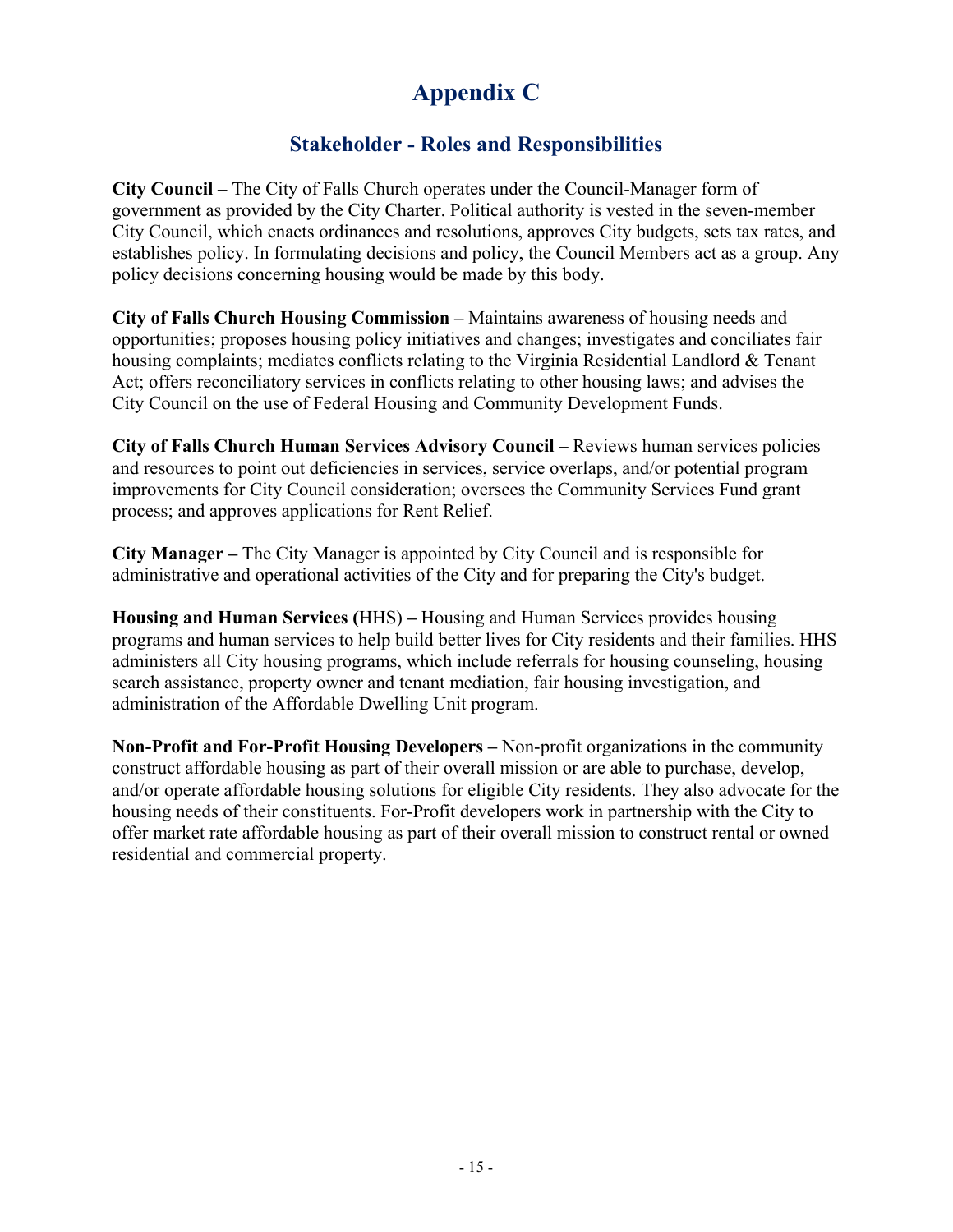# **Appendix D**

# **Glossary**

### *Affordable Dwelling Unit (ADU) Program*

A housing unit for which the rental and/or sale price is regulated. ADUs are affordable rental and for-sale housing for income-eligible citizens. This program enables eligible nonhomeowners the opportunity to purchase a home below market rate or to rent an apartment from a participating apartment complex at a rent below that of similar units at the complex.

### *Affordable Housing*

Housing is considered to be affordable when the household pays no more than thirty percent (30%) of gross income for all housing costs including utilities. Target income groups for affordable housing are up to eighty percent (80%) of Area Median Income. Target income groups for affordable workforce housing are up to one hundred twenty (120%) of Area Median Income.

### *Affordable Market Rate Housing*

Housing units with lower rent in the private market that do not receive City assistance and for which the owners have made no commitment to retain as affordable in the future. Housing is considered affordable when rent or mortgage, plus utilities, is no more than 30% of a household's gross income and is affordable to households with income up to 80% of the Area Median Income.

### *Area Median Income (AMI)*

The application of City sponsored assistance and incentives covered by this policy are for households with incomes at or below 120% of the median income for the Washington D.C. Metropolitan Statistical Area as defined by HUD. Workforce Income is a term defined by the metropolitan region.

### *Low-Income*

- Households whose incomes do not exceed 50% of the median income for the area with adjustments for smaller and larger families.
- $\bullet$

### *Moderate-Income*

 Households whose incomes are from 51 to 80% of the median income for the area with adjustments for smaller or larger families.

### *Workforce-Income*

 Households whose incomes are from 81 to 120% of the median income for the area with adjustments for smaller or larger families.

### *Committed Affordable Housing*

Affordable housing that is (1) wholly owned by nonprofits, excepting any units that serve households with incomes below 80% of median family income; or (2) guaranteed by agreement with the federal, state, or City government to remain affordable to low and moderate income households for a specified period of time; or (3) whose owner received government subsidy to assist with the purchase/renovation/construction (e.g. Affordable Housing Fund loan).